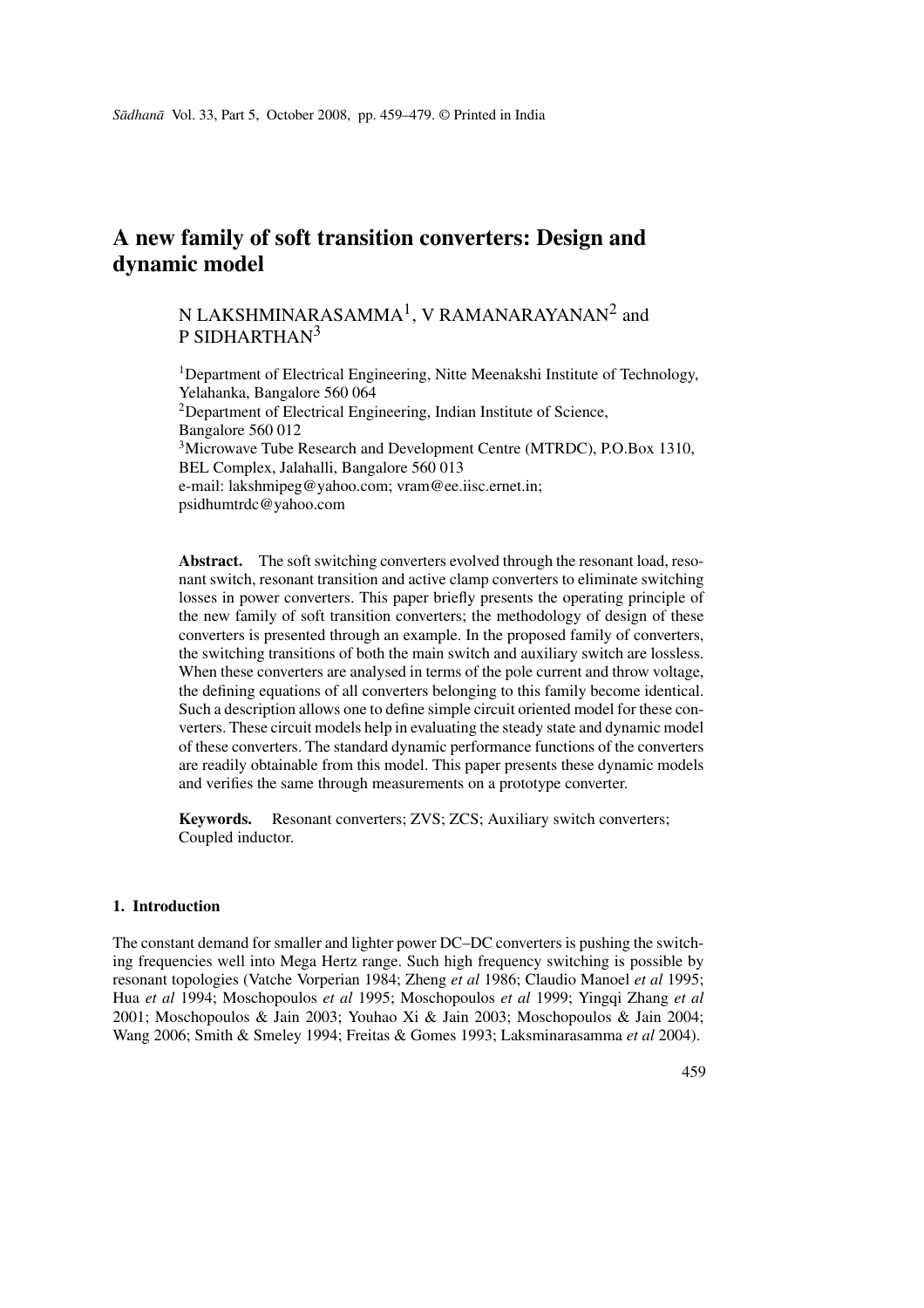Quasi-resonant converters (QRC) introduced in Zheng *et al* (1986) reduce the switching losses in PWM converters operating at high switching frequency. The control for this family of converters is by variable switching frequency. However, the switches in QRC are subjected to high voltage stress and/or high current stress (Freeland & Middlebrook 1987).

In zero-voltage transition (ZVT) converters, introduced in Hua *et al* (1994), the VA ratings of the switches are same as that of the source voltage and load current. However, the auxiliary switches still have switching losses during turn-off.

Several zero voltage transition (ZVT) topologies have been proposed (Hua *et al* 1994; Wang 2006). All these topologies have an auxiliary circuit, added to the pwm counter part. This ensures soft turn-off of the passive switch and ZVS turn-on of the active switch. The ZVT converters proposed in literature have the following features.

- (i) Turn-off of the auxiliary switch is lossy
- (ii) The auxiliary switch requires a floating gate drive
- (iii) The additional components count is more
- (iv) VA rating of the switch is higher than the source voltage and the load current
- (v) The lossless switching is load-dependent.

A new family of soft transition converters was proposed in 2007 (Lakshminarasamma & Ramanarayanan 2006; 2007). The proposed scheme (Lakshminarasamma & Ramanarayanan 2006; 2007) employs an auxiliary circuit. The auxiliary circuit consists of a dependent source, auxiliary switch, auxiliary diode and a pair of resonant elements. Soft turn-on transitions of the main and the auxiliary switch are obtained by the resonant elements. Soft turn-off of the auxiliary switch is enabled by the dependent source. The soft turn-off transition of the main switch is assisted by the resonant capacitor. The switching transitions of both the main switch and auxiliary switch are lossless. The switching frequency is constant. The VA ratings of the active switch are same as that of the throw voltage and pole current. The VA ratings of the auxiliary switch are more than the throw voltage and the pole current; however conduction period of the auxiliary switch is only from 15% to 20% of the switching period. The proposed circuit can be applied to most of the isolated and non-isolated DC–DC converters.

The proposed scheme introduces an auxiliary circuit parallel to the main switch. The auxiliary circuit is shown in figure 1. The auxiliary circuit consists of a dependent source  $V_a$ , auxiliary switch  $S_a$ , auxiliary diode  $D_a$  and a pair of resonant elements  $L_a$  and  $C_a$ . The dependent source  $V_a$  serves the purpose of achieving lossless reset of the auxiliary circuit. The novelty in the proposed circuit is the method of generating the dependent voltage required to ensure ZCS of the auxiliary switch. The dependent source is realized by a coupled winding in the energy storage inductor of the DC–DC converter.



**Figure 1.** Auxiliary circuit cell.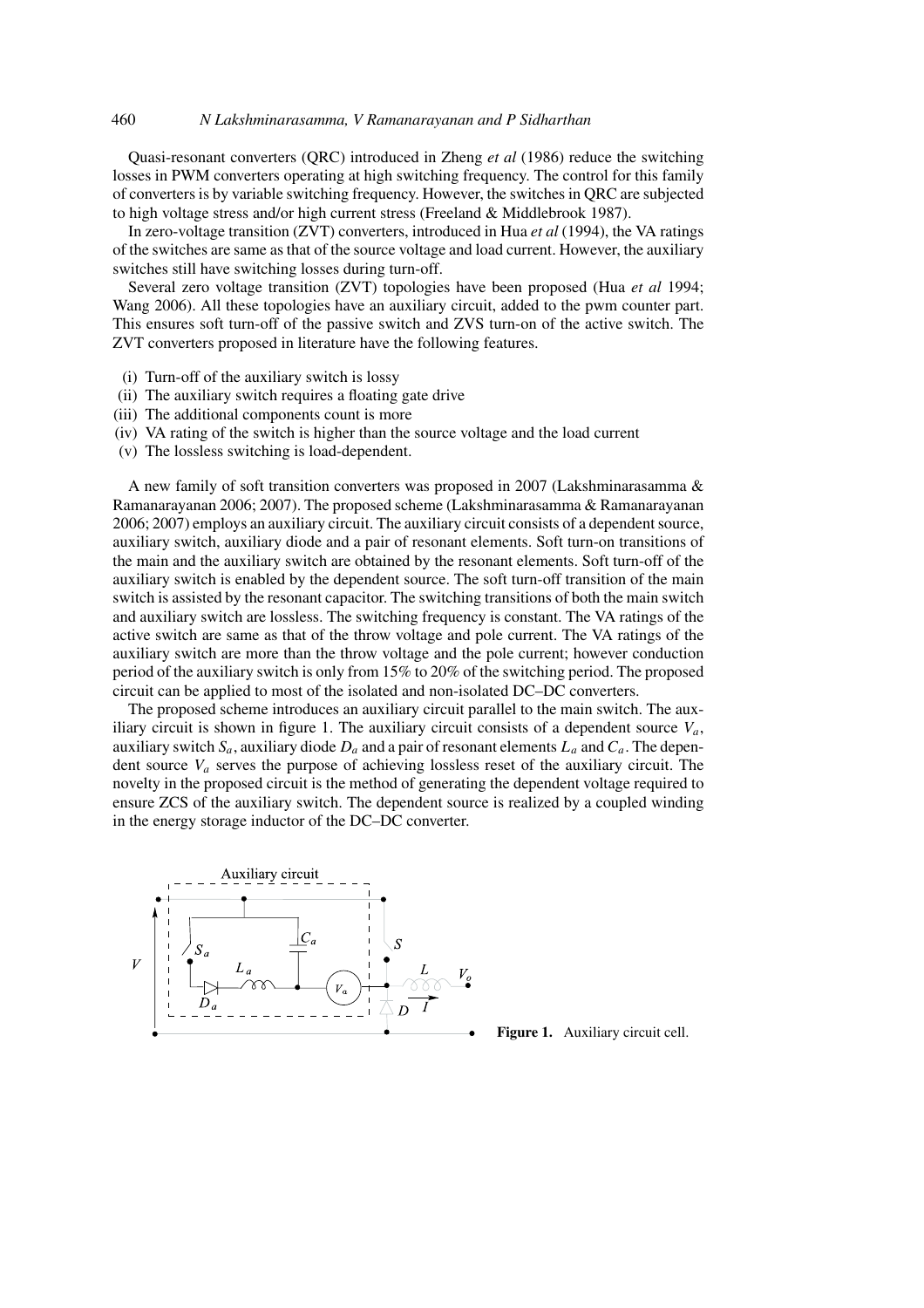

Figure 2. Buck converter with primitive auxiliary switch commutation circuit.

The auxiliary circuit when switched properly, ensures lossless switching. This paper briefly presents the operating principle of this family of converters; the methodology of design of these converters is presented through an example.

This family of converters when analysed in terms of the pole current and throw voltage, the defining equations of all converters belonging to this family become identical. Such a description allows one to define simple circuit oriented model for these converters. These circuit models help in evaluating the steady state and dynamic model of these converters. The standard dynamic performance functions of the converters are readily obtainable from this model. This paper presents these dynamic models and verifies the same through measurements on a prototype converter.

The paper is organized as follows: Section 2 presents briefly the steady-state analysis of the performance of the auxiliary switch resonant transition buck converter (Lakshminarasamma & Ramanarayanan 2006; 2007). Design guidelines with a design example is presented in § 3. Unified analysis of converters are presented in § 4. The steady state and small signal equivalent circuit model of the converter topologies in the proposed circuit are presented in § 5. Sections 6, 7 and 8 present design validation and the experimental results of steady state and dynamic model of the 33 Watt, 400 KHz boost converter. Conclusion is presented in § 9.

## **2. Steady-state analysis of buck converter in the proposed topology**

Figure 2 shows the auxiliary switch resonant transition buck converter. The commutation process and the steady-state performance is briefly explained in this section (Lakshminarasamma & Ramanarayanan 2006; 2007). The turns ratio between L and  $L<sub>T</sub>$ may be chosen conveniently. The winding  $L<sub>T</sub>$  has to carry the commutation current and reset current only. Therefore the RMS value of this coupled winding current will be a small fraction of the current flowing in the main inductor L. Accordingly, this will not demand a higher size of inductor. To simplify the analysis, turns ratio for the coupled inductor (L and  $L<sub>T</sub>$ ) is taken to be 1. Switching sequences are as shown in figure 2.

Prior to time  $t = t_0$ , the main switch S and the auxiliary switch  $S_a$  is in OFF state. The load current is freewheeling through the diode  $D$ . The resonant capacitor is charged to voltage  $(V + V_0)$ . The auxiliary switch  $S_a$  is turned-on with ZCS at  $t = t_0$  with zero initial current in the resonant inductor  $L_a$ . The load current is freewheeling through the passive switch D. The current in the auxiliary switch will increase linearly as shown in figure 3.

The turn-off of the passive switch D is followed by the resonant interval  $(L_a$  and  $C_a)$ . The auxiliary switch current  $i_{Sa}(t)$  rises sinusoidally. This interval ends, when the voltage across the resonant capacitor  $v_{Ca}(t)$  reaches  $(V_o - V)$ . This forward biases the body diode of the main switch S.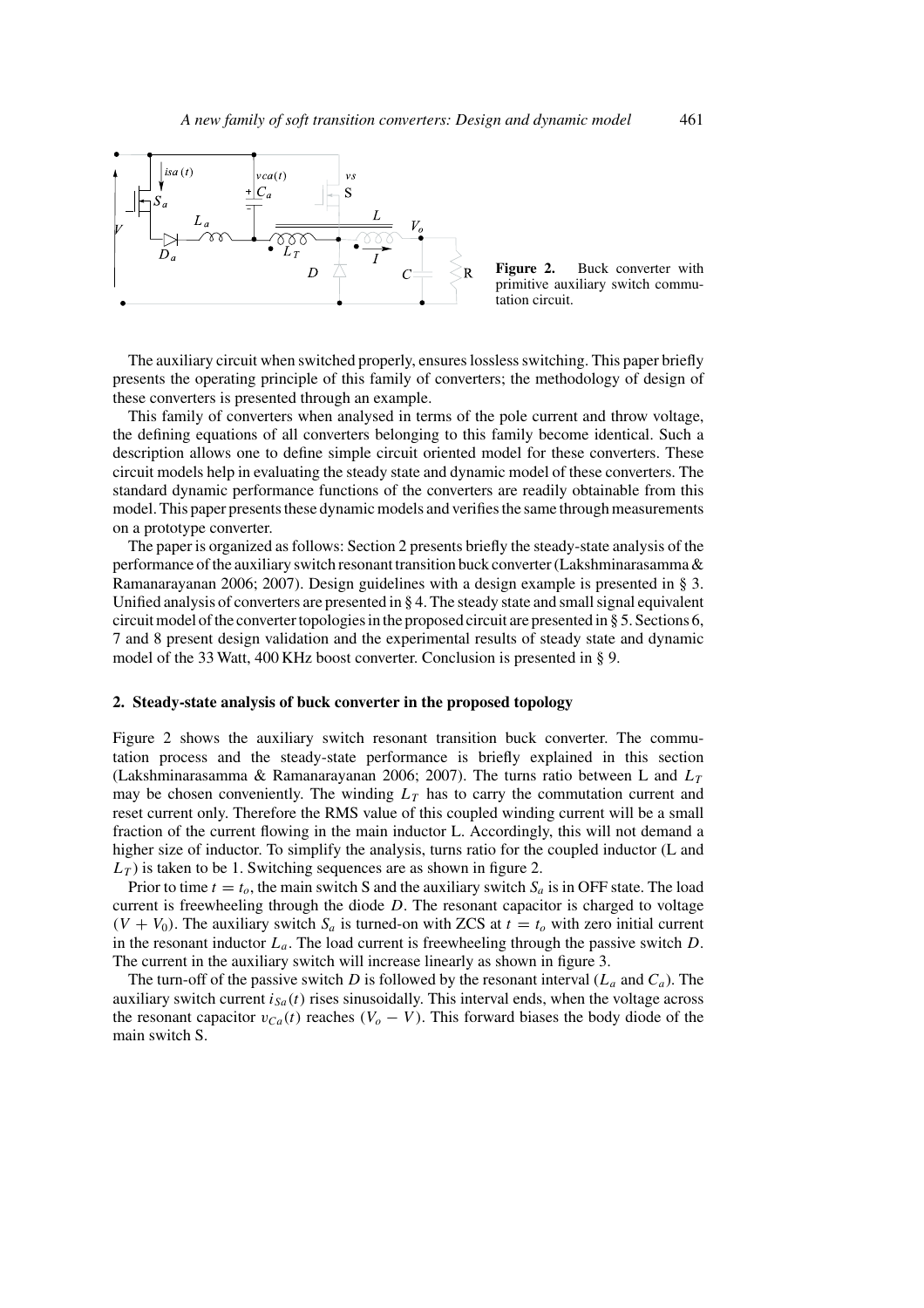

**Figure 3.** Switching transitions of the buck converter with auxiliary circuit.

The resonant inductor current flows through the body diode of the main switch S, auxiliary switch  $S_a$  and the auxiliary diode  $D_a$ . The turn-on of the main switch S at  $t = t_2$  is zero voltage switching. The trapped energy in the auxiliary circuit inductor  $L_a$  is recovered into the coupled inductor  $L_T$ . The voltage across the resonant inductor is  $-(V - V_o)$ . The negative voltage across the resonant inductor  $L_a$  will reset  $i_{sa}(t)$  linearly to zero at  $t = t_3$  (Load current is carried by the main switch S). Turn-off of the auxiliary switch at  $t = t_3$ , ensures zero current switching. The main switch S turn-off is at or near zero on account of capacitor across the main switch.

#### **3. Design guidelines**

In this section, the methodology of design of auxiliary switch resonant transition converters is presented through an example. Consider a boost converter shown in figure 4.

#### 3.1 *Selection of boost converter components*

The process of selecting boost inductor L, main switch S, main diode D, output capacitor  $C<sub>o</sub>$ is the same as that for a conventional PWM boost converter. The design and ratings of these components are same as that of the hard switched boost converter.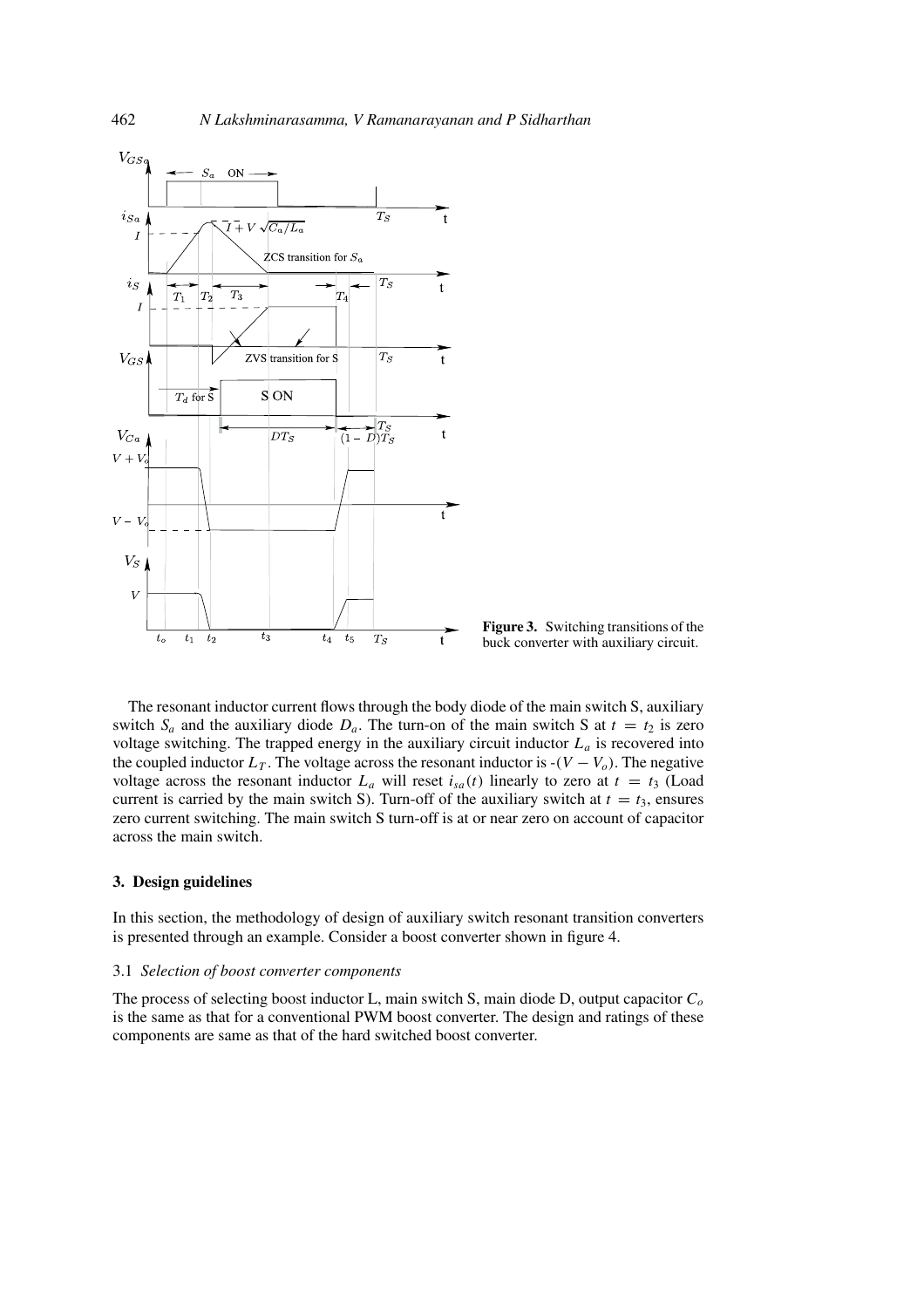

**Figure 4.** ZVS boost converter with auxiliary circuit.

#### 3.2 *Selection of resonant inductor* L<sup>a</sup> *and resonant capacitor* C<sup>a</sup>

The rate of rise of current in the auxiliary circuit in the interval  $T_1$  depends on  $L_a$ . Larger value of  $L_a$  increases the length of the resonant interval  $T_2$ . This inturn increases auxiliary circuit RMS current leading to increase in the conduction losses. The value of  $L_a$  and  $C_a$ together decides the resonant interval  $T_2$ . The resonant interval should be as minimum as possible. This reduces the conduction losses in the auxiliary switch; the effective duty cycle increases. The length of the resonant interval is approximately a quarter of the resonant period  $\frac{\pi}{2} \sqrt{L_a C_a}$ . The selection of the values of  $L_a$  and  $C_a$  is based on eq. 1.

$$
\frac{\pi}{2}\sqrt{L_aC_a} = (5 \text{ to } 10)\% \text{ of } T_{on}(\text{max}).
$$
\n(1)

Larger values of  $C_a$  increases the auxiliary circuit current. Lower values of  $C_a$  increases rate of rise of voltage across main switch. Value of  $C_a$  is selected such that the voltage across the main switch does not exceed the specified limit. The selection of  $C_a$  is based on eq. 2.

$$
C_a = \frac{I \ t_f}{2 \ V}.\tag{2}
$$

I is the on-state current, V is the off-state voltage,  $t_f$  is the fall time of the main switch.

#### 3.3 *Selection of auxiliary switch* Sa*, auxiliary diode* D<sup>a</sup> *and freewheeling diode D*

The device used for the auxiliary switch should be with a lower output capacitance. This minimizes the turn-on losses due to discharge of the junction capacitance of the switch. Fast recovery diodes are used for auxiliary diode  $D_a$  and freewheeling diode D.

3.3a *Gate signals of the auxiliary switch*  $S_a$  *and the main switch* S: The gate signals to S and  $S_a$  are as shown in figure 5 to ensure ZVS and ZCS transitions of the main and the auxiliary switch respectively. The turn-on of auxiliary switch is at zero current. The minimum on time of the auxiliary switch is  $t = T_1 + T_2 + T_3$ . This ensures that the turn-off transition of the auxiliary switch  $S_a$  is at zero current. The minimum delay  $T_d$  for the turn-on of the main switch S is  $t = T_1 + T_2$ . In the proposed circuit, since the capacitors are ground referenced or power supply referenced, it is possible to programme the delay between the auxiliary switch and the main switch dependent on the capacitor voltage to sense the completion of the resonant process. The control scheme shown in figure 6 may be used to overcome this problem. This serves the dual purpose of reducing the switching loss close to zero and not getting the body diode of the main switch to conduct.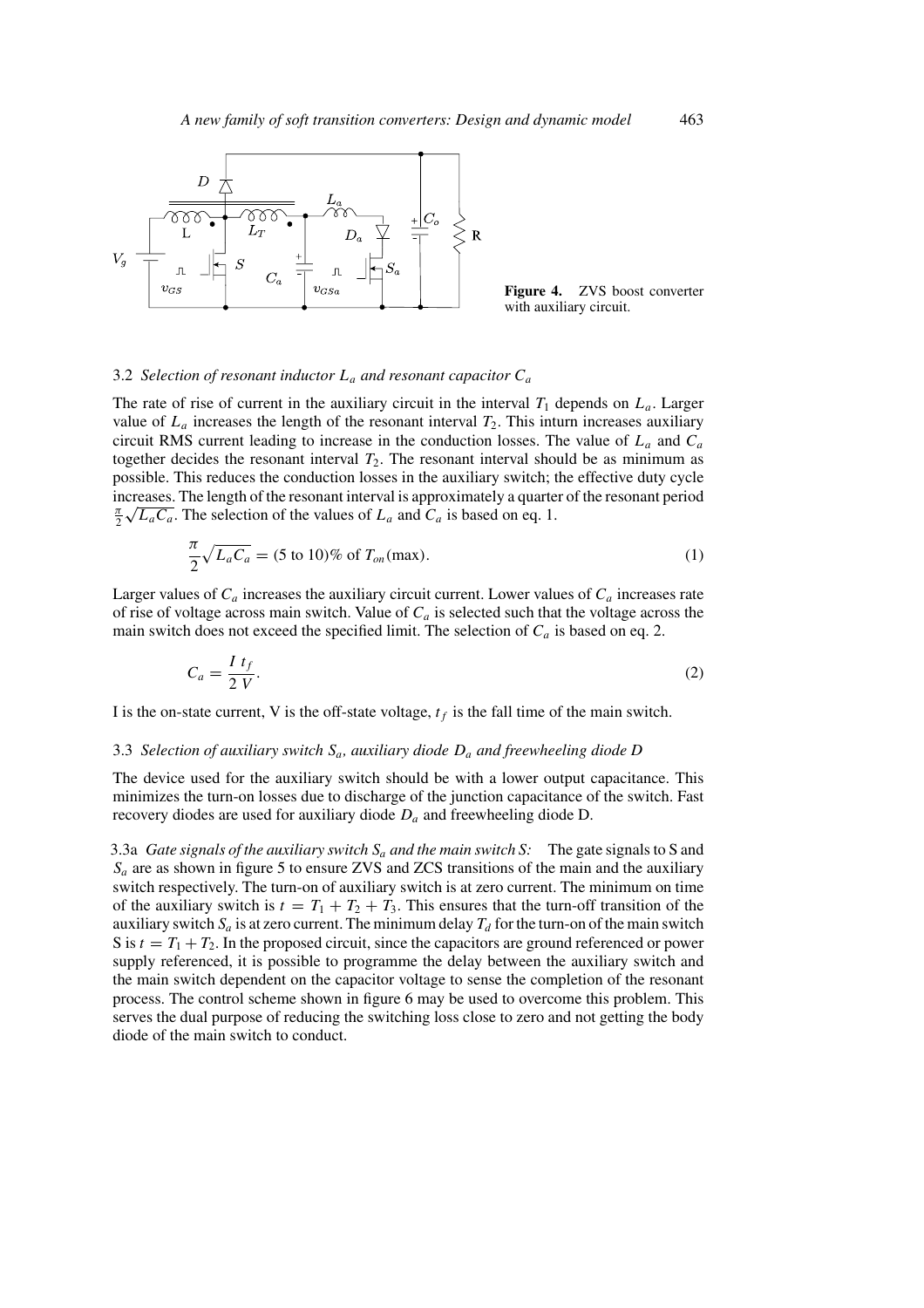

**Figure 5.** Gate signals of the auxiliary switch and the main switch S.

Based on the above design guidelines, a design procedure to select the components of the proposed circuit for boost topology is presented in this paper.

## **4. Unified analysis of converters**

Unified steady state analysis for the new family of converters is presented in terms of pole current and throw voltage. These converters have three sub-intervals per cycle. Further, the circuit equations governing these sub-intervals are identical when expressed in terms of pole current and throw voltage (I, V). It is seen that the steady state and dynamic equivalent circuits can be obtained from this idealized analysis. Analytical expressions for DC conversion ratio of all topologies may be derived in terms of pole current and throw voltage (discussed in the next section).

The pole current and the throw voltage for non-isolated converters are defined as shown in table 1. With the definitions given in table 1, the circuit equations governing the sub-intervals are identical and are shown in table 2. The resonant capacitor voltage  $v_{Ca}(t)$  and the resonant inductor current  $i_{La}(t)$  equations in the three main sub-intervals are shown in table 2.



**Figure 6.** Derivation of the switch delay based on the capacitor voltage.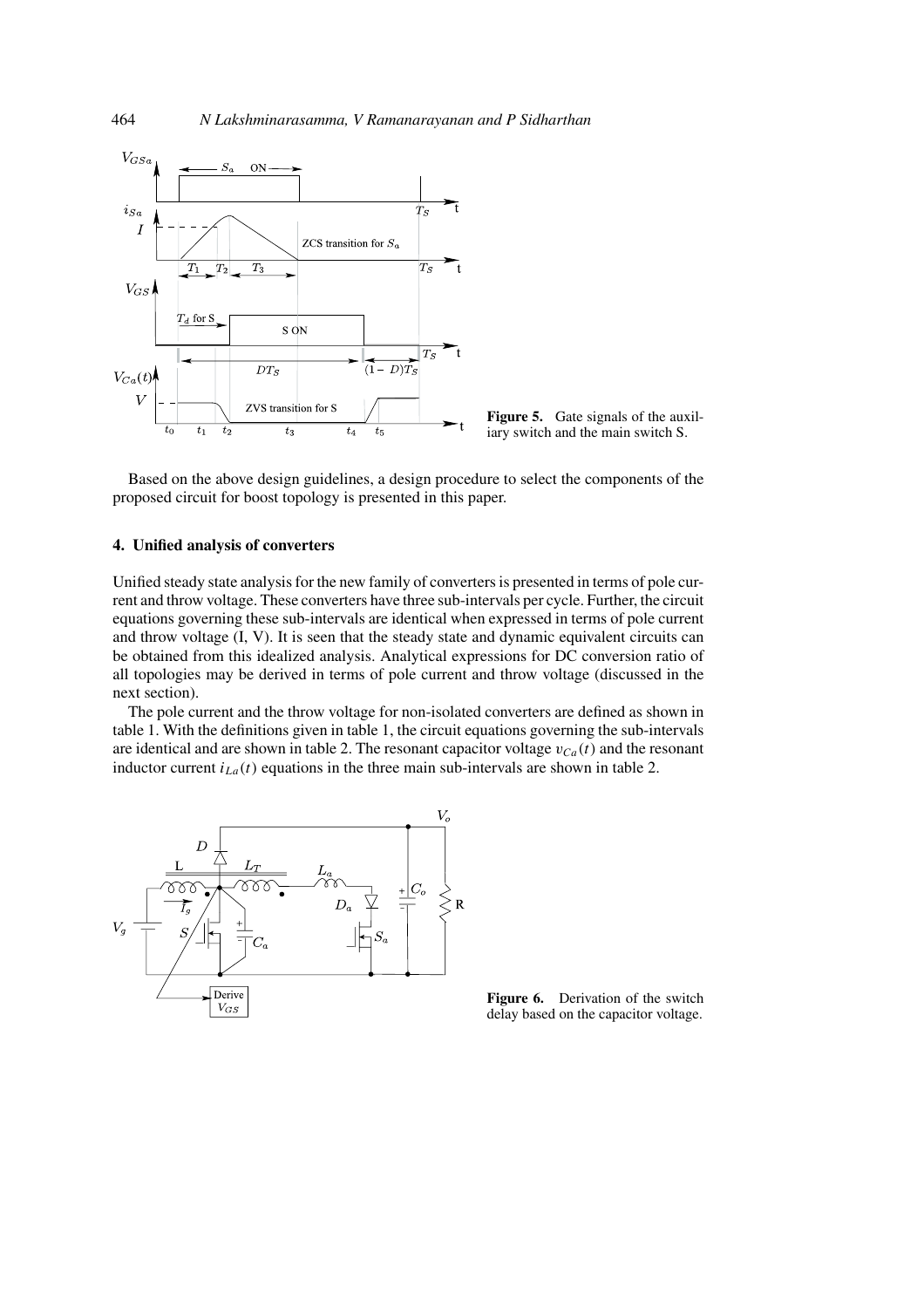| Converter    | Throw voltage V | Pole current I |
|--------------|-----------------|----------------|
| Buck         | $V_{g}$         |                |
| <b>Boost</b> |                 |                |
| Buck-Boost   | $V_o + V_g$     | $I_o + I_g$    |
| Cuk          | $V_o + V_g$     | $I_o + I_g$    |
| Sepic        | $V_o + V_g$     | $I_o + I_g$    |

**Table 1.** Definition of pole current and throw voltage for non-isolated converters.

The equations defined in the table 2 are valid for all the non-isolated converters, with the pole current and throw voltage as defined in table 1. The equations are defined with the turns ratio between L and  $L_T$  as 1. The switching transitions are shown in figure 3.

## **5. Equivalent circuit model**

The circuit oriented steady state and dynamic model can be obtained from the idealized analysis, discussed in the above section. Analytical expressions for DC conversion ratio of all topologies may be derived in terms of pole current and throw voltage.

| Intervals             | $i_{La}(t)$                                                                                           | $v_{Ca}(t)$ | Time                                                                   |
|-----------------------|-------------------------------------------------------------------------------------------------------|-------------|------------------------------------------------------------------------|
| Interval $T_1$        |                                                                                                       |             |                                                                        |
| At $t_0$              | $\overline{0}$                                                                                        | $V(1+D)$    |                                                                        |
| $t_o \le t \le t_1$   | $\frac{V(1+D)}{L_a}t$                                                                                 | $V(1+D)$    |                                                                        |
| At $t_1$              | $rac{I}{2}$                                                                                           | $V(1+D)$    | $T_1 = \frac{IL_a}{2V(1+D)}$                                           |
| Interval $T_2$        |                                                                                                       |             |                                                                        |
| At $t_1$              | $\frac{1}{2}$                                                                                         | $V(1+D)$    |                                                                        |
|                       | $t_1 \le t \le t_2$ $V(1+D)\sqrt{\frac{C_a}{L_a}}\sin(\omega t) + \frac{I}{2}$ $V(1+D)\cos(\omega t)$ |             |                                                                        |
| At $t_2$              | $2V\sqrt{D}\sqrt{\frac{C_a}{L_a}}+\frac{I}{2}$                                                        |             | $-V(1-D)$ $\omega T_2 = \cos^{-1} \left[ \frac{-(1-D)}{(1+D)} \right]$ |
| Interval $T_3$        |                                                                                                       |             |                                                                        |
| At $t_2$              | $2V\sqrt{D}\sqrt{\frac{C_a}{L_a}+\frac{I}{2}}$                                                        | $-V(1-D)$   |                                                                        |
| $t_2 \leq t \leq t_3$ | $\frac{-V(1-D)}{L_a}t + I_{La}(T_2)$                                                                  | $-V(1-D)$   |                                                                        |
| At $t_3$              | $\overline{0}$                                                                                        | $-V(1-D)$   | $T_3 = \frac{4\sqrt{L_a C_a} \sqrt{D+IL_a}}{2V(1-D)}$                  |

**Table 2.** Circuit equations governing the sub-intervals for the new family of converters.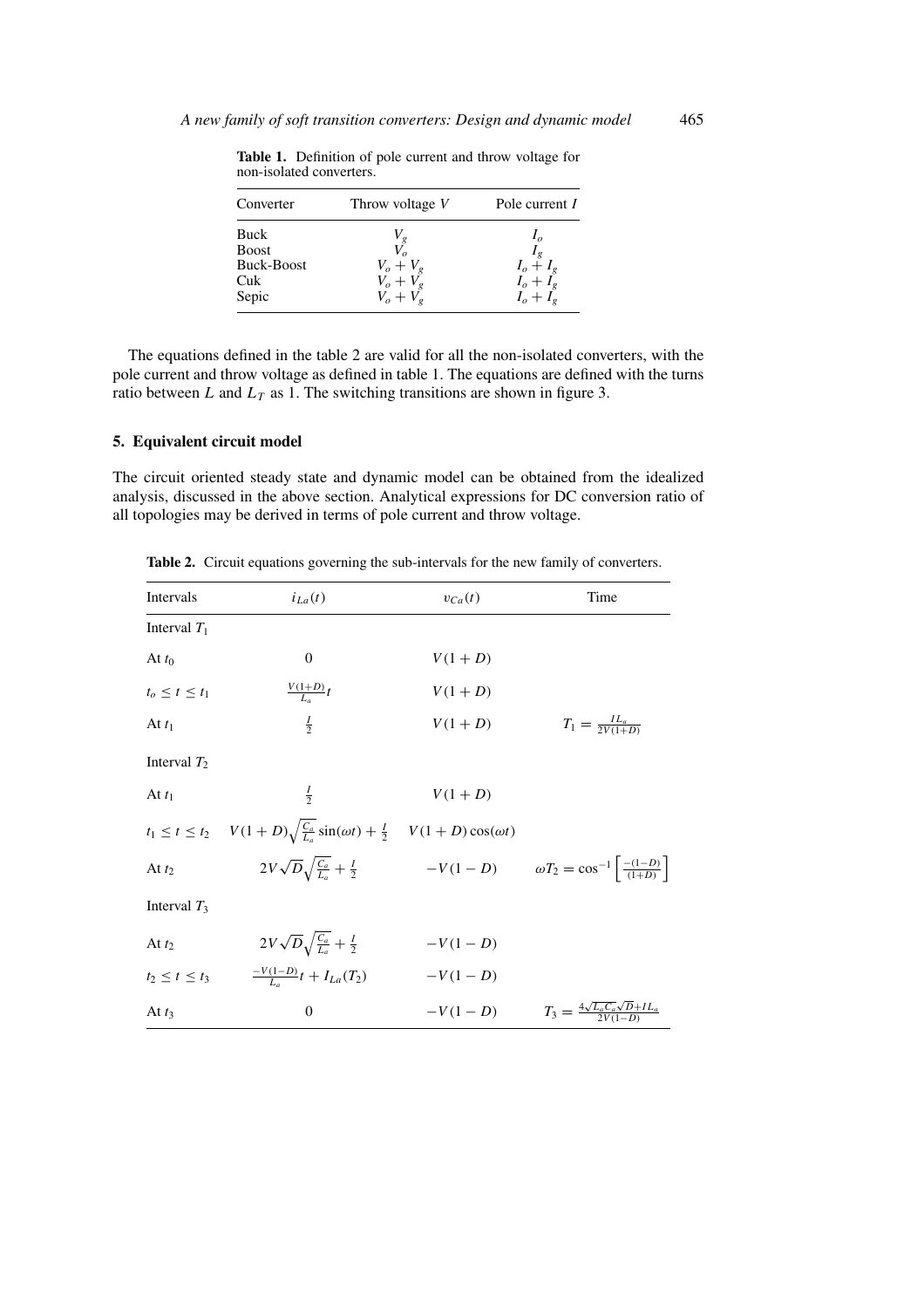

Figure 7. Buck converter with auxiliary circuit.

#### 5.1 *Steady-state equivalent circuit model*

Consider the buck converter shown in figure 7. The conversion ratio  $M = V_0/V$  can be evaluated by averaging the pole voltage  $V_p$  over a full cycle shown in figure 8. Under the assumption that the resonant frequency is much higher than the switching frequency, the conversion ratio for the buck converter is derived as follows:

$$
\frac{V}{T_s} (DT_s - T_1 - T_2) + V \frac{T_4}{T_s} = V_o.
$$
\n(3)

Assuming the duration  $T_2$  (discharging time of the resonant capacitor) and  $T_4$  (charging time of the resonant capacitor) as equal, we get

$$
V\left(D - \frac{T_1}{T_s}\right) = V_o.
$$
\n<sup>(4)</sup>



**Figure 8.** Pole voltage waveforms of buck converter with auxiliary circuit.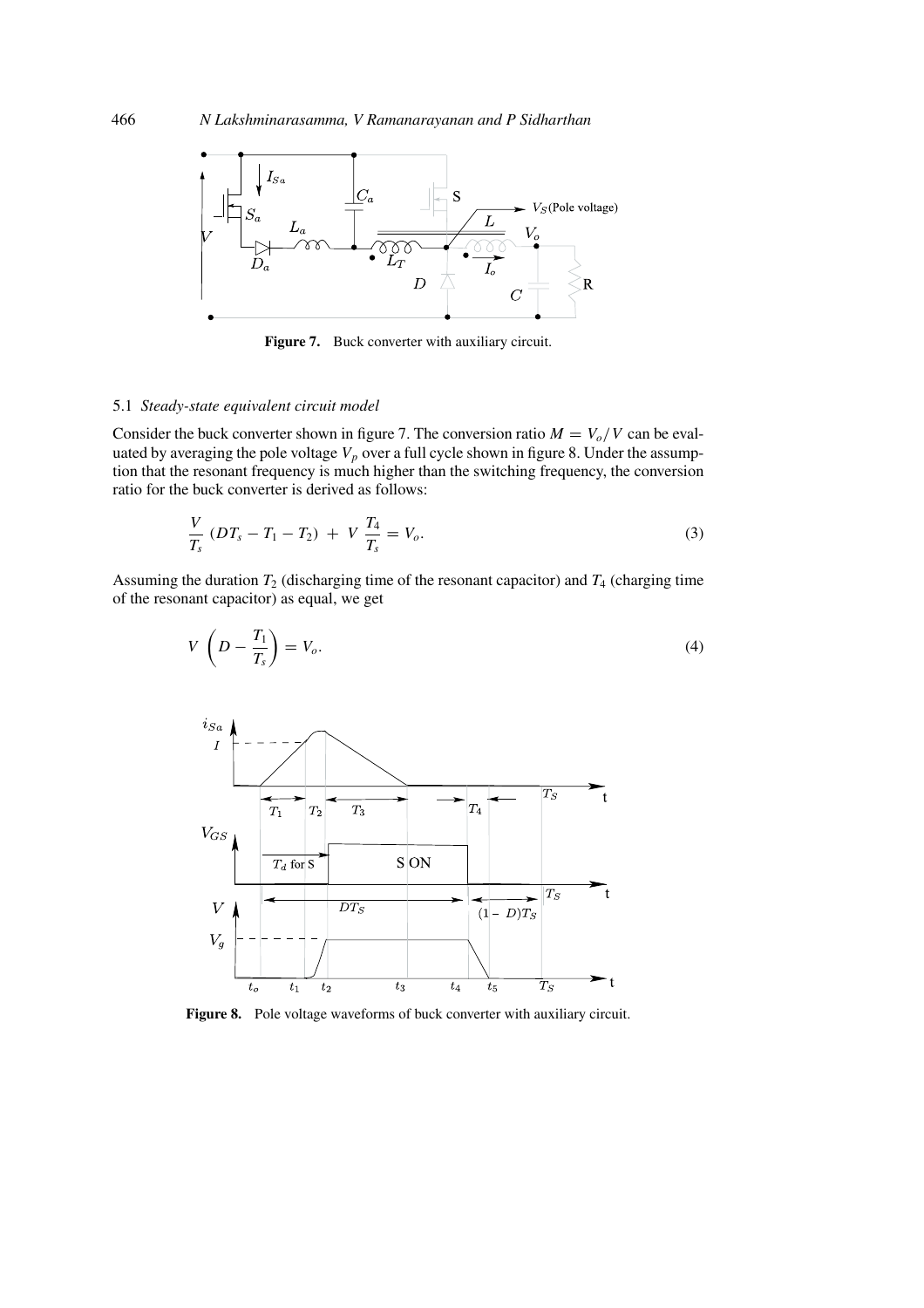From the table 2 defining the circuit equations governing the subintervals for the new family of converters, the interval  $T_1$  is given by (5) i.e.

$$
T_1 = \frac{IL_a}{2V(1+D)}.\tag{5}
$$

Using eq. 5 in eq. 4 we have

$$
\frac{V_o}{V} = D - \frac{IL_a}{2V(1+D)T_s}.
$$
\n(6)

We define a normalized current  $I_N$ .

$$
I_N = \frac{L_a I}{VT_S}.\tag{7}
$$

Normalized current is defined in terms of pole current  $I$ , throw voltage  $V$ , resonant inductor  $L_a$  and the switching period  $T_s$  given in (7). This will be useful in establishing the performance parameters of the converter.

Eq. 6 may be simplified as

$$
\frac{V_o}{V} = D - \frac{I_N}{2(1+D)}.
$$
\n(8)

The conversion ratio  $V_o/V$  for the buck converter may be simplified as follows.

$$
V_o = DV - \frac{L_a}{2(1+D)T_s}I
$$
\n(9)

$$
V_o = DV - IR_d, \tag{10}
$$

where

$$
R_d = \frac{L_a}{2(1+D)T_s}.\tag{11}
$$

The output voltage exhibits a load dependent drop as seen in eq. 10. This load dependent drop is a function of resonant inductor  $L_a$ , duty ratio D and switching period  $T_s$  as given in eq. 11. The eq. 10 may be represented by the equivalent circuit as shown in figure 9. The damping resistance  $R_d$  is a mathematical artifact to represent the voltage loss on account of delay  $T_1$ . There is no energy loss associated with it. The interesting result is that, these converters retain the qualitative nature of the hard switched counterparts with additional lossless damping introduced in the equivalent circuit as shown in figure 9. This simplification



**Figure 9.** Equivalent circuit of the buck converter with auxiliary circuit.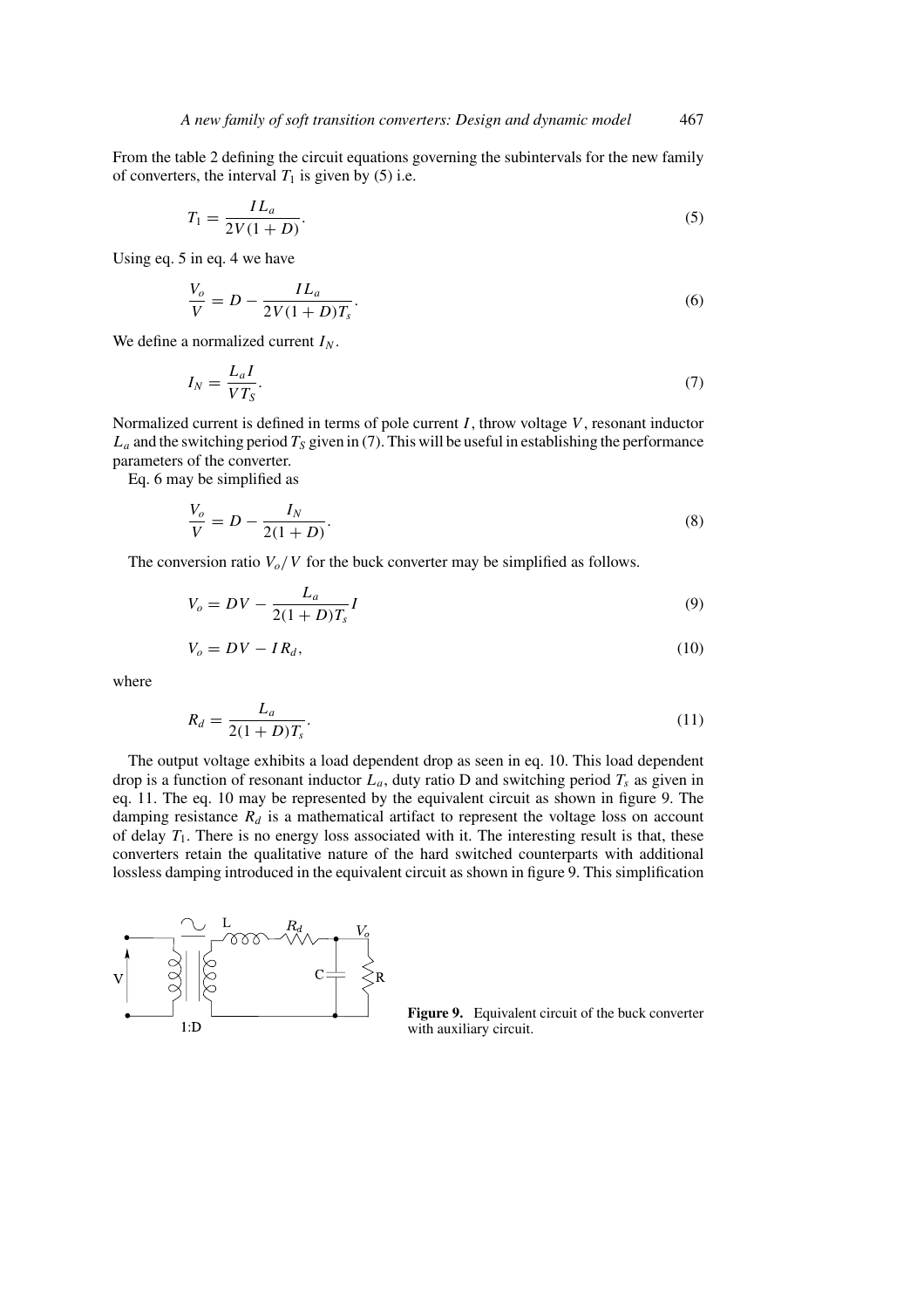

**Figure 10.** Equivalent circuit model of buck, boost, buck-boost and Cuk converters with auxiliary circuit.

process may be done for all types of converters. The equivalent circuit models for the buck, boost, buckboost and cuk converters are shown in figure 10. Analytical expressions for the equivalent circuit model parameters of boost, buck boost and cuk converters are shown in table 3. In these converters, where the damping is quite substantial, the natural frequencies of the output filter are real; closed loop compensator is easier to design.

## 5.2 *Small signal equivalent circuit model*

di(t)

The small signal analysis may be carried out from the equivalent circuit model (Lakshminarasamma & Ramanarayanan 2006; 2007). Consider the equivalent circuit model of buck converter shown in figure 11. Defining the current through the inductor L and the voltage across the capacitor C as the state variables  $i(t)$  and  $v(t)$  respectively, the state space averaged equations are given by eq. 12 and eq. 13.

$$
L\frac{di(t)}{dt} = Dv - R_d i(t) - v_c(t)
$$
\n(12)

$$
C\frac{dv_c(t)}{dt} = i(t) + i_z(t) - \frac{v_c(t)}{R}.
$$
\n(13)

**Table 3.** Equivalent circuit model parameters for converters with auxiliary circuit.

| Converter        | V           |                | $R_d$                                 | $M = V_o/V_g$                                               |
|------------------|-------------|----------------|---------------------------------------|-------------------------------------------------------------|
| Buck             | $V_g$       | I <sub>o</sub> | $\frac{L_r}{2T_s(1+D)}$               | $D - \frac{I_N}{2(1+D)}$                                    |
| <b>Boost</b>     | $V_o$       | $I_{g}$        | $\frac{L_r}{2T_s(1+D)}$               | $\frac{1}{(1-D)+\frac{I_N}{2(1+D)}}$                        |
| <b>Buckboost</b> | $V_g + V_o$ | $I_o + I_g$    | $\frac{L_r}{2T_s(1+D)}$               | $\frac{D - \frac{I_N}{2(1+D)}}{(1-D) + \frac{I_N}{2(1+D)}}$ |
| Cuk              | $V_g + V_o$ | $I_o + I_g$    | $R_{d1} = \frac{L_r}{2T_s(1+D)D}$     | $\frac{D - \frac{I_N}{2(1+D)}}{(1-D) + \frac{I_N}{2(1+D)}}$ |
|                  |             |                | $R_{d2} = \frac{L_r}{2T_s(1+D)(1-D)}$ |                                                             |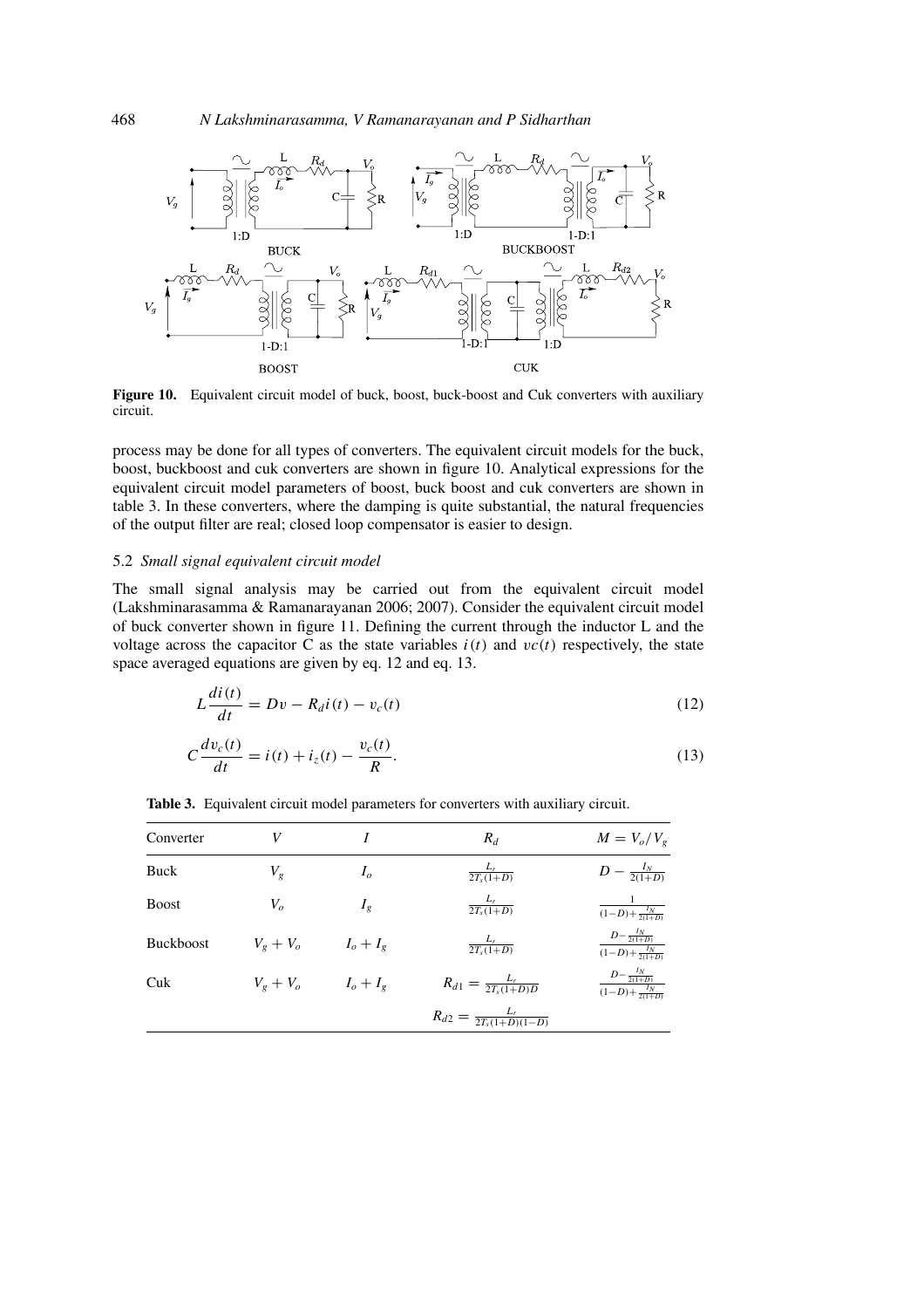

**Figure 11.** Equivalent circuit model of buck converter with auxiliary circuit.

The average input current for a buck converter is given by the eq. 14.

$$
i_g(t) = d(t)i(t). \tag{14}
$$

The small signal ac model at a quiescent operating point  $(I, V)$  is obtained under the assumption, that the input voltage  $v(t)$  and the duty cycle  $d(t)$  are equal to some given quiescent values V and D, plus some superimposed small ac variations  $\hat{v}(t)$  and  $\hat{d}(t)$  i.e.

$$
v(t) = V + \hat{v} \; ; \; d = D + \hat{d} \; ; \; i_z(t) = \hat{i}_z. \tag{15}
$$

In response to these inputs, the average inductor current and the average capacitor voltage will be equal to the corresponding quiescent values I and  $V_c$  plus some superimposed small ac variations i.e.

$$
i(t) = I + i \quad \text{and} \quad v_c(t) = V_c + \hat{v}_c. \tag{16}
$$

With the assumption that the ac variations are small in magnitude compared to the dc quiescent values, i.e.

$$
\frac{\hat{v}}{V} \ll 1; \frac{\hat{i}}{I} \ll 1; \frac{\hat{v}_c}{V_c} \ll 1.
$$
\n(17)

The non-linear equations (12), (13) and (14) can be linearalized.

$$
\frac{d\hat{i}(t)}{dt} = -\frac{R_d}{L}\hat{i} - \frac{1}{L}\hat{v}_c + \frac{D}{L}\hat{v} + \frac{V}{L}\hat{d}
$$
\n(18)

$$
\frac{d\hat{v}_c(t)}{dt} = -\frac{1}{C}\,\hat{i} - \frac{1}{RC}\,\hat{v}_c + \frac{1}{C}\,\hat{i}_z.
$$
\n(19)

Linearizing the average input current eq. 14, we have

.

$$
\ddot{i}_g(t) = D \dot{i}(t) + I \dot{d}(t) \tag{20}
$$

$$
\hat{v}(t) = \hat{v}_c. \tag{21}
$$

Defining the current through the inductor L and the voltage across the capacitor C as the state variables  $i(t)$  and  $vc(t)$  respectively, the analytical small signal model has the standard form (derivation shown in § 3) given as:

$$
\hat{x} = \begin{bmatrix} \frac{A}{L} & \frac{1}{L} \\ \frac{1}{C} & \frac{-1}{RC} \end{bmatrix} \begin{bmatrix} \hat{i} \\ \hat{i} \\ \hat{v}_c \end{bmatrix} + \begin{bmatrix} \frac{b}{L} \\ 0 \end{bmatrix} \hat{v} + \begin{bmatrix} \frac{y}{L} \\ 0 \end{bmatrix} \hat{d} + \begin{bmatrix} \frac{m}{2} \\ \frac{1}{C} \end{bmatrix} \hat{i}_z
$$
(22)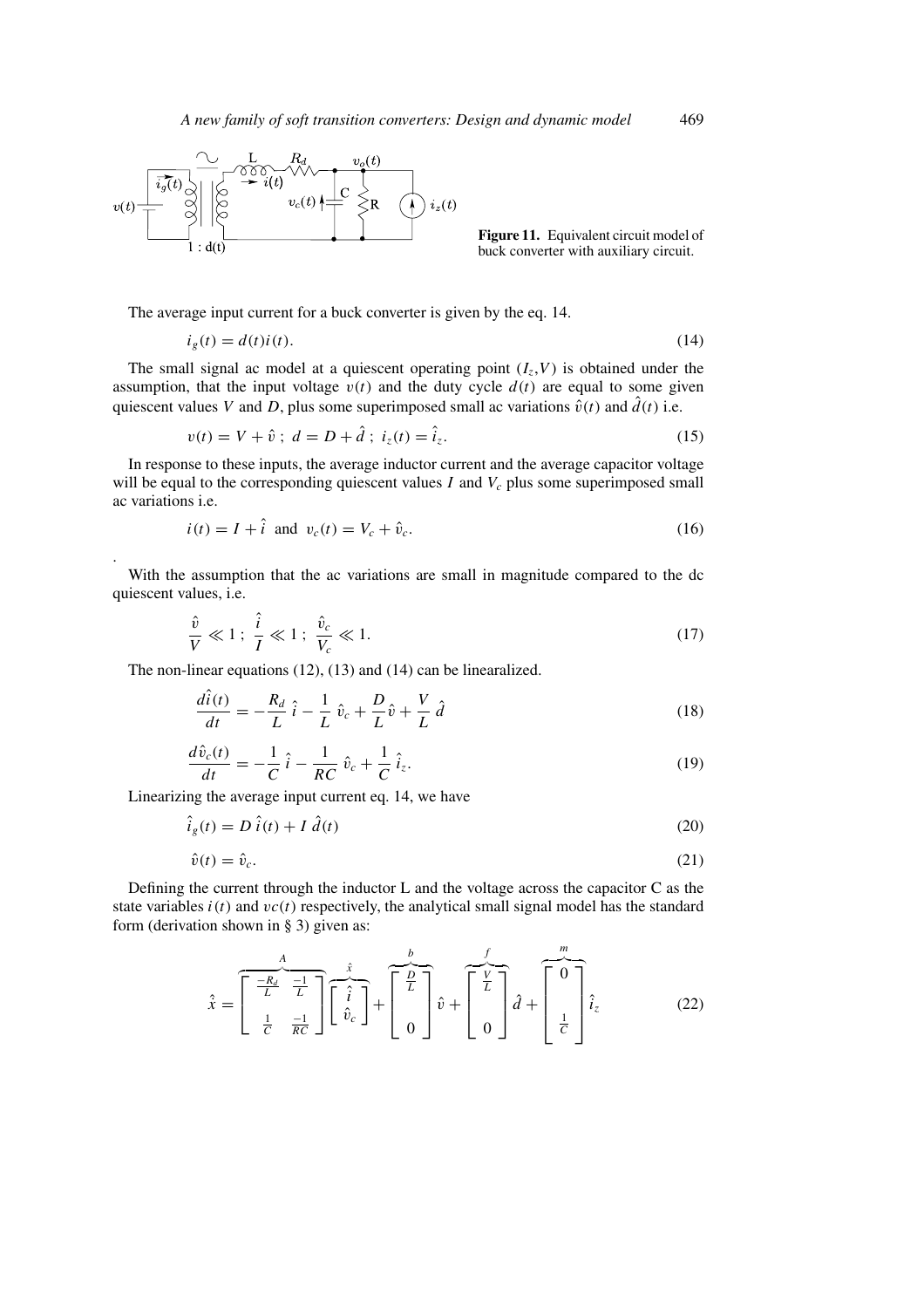

**Figure 12.** Small signal dynamic model of buck converter with auxiliary circuit.

$$
\hat{v}(t) = \begin{bmatrix} 0 & 1 \end{bmatrix} \begin{bmatrix} \hat{i} \\ \hat{v}_c \end{bmatrix}
$$
 (23)

$$
\hat{i}_g(t) = D \hat{i}(t) + I \hat{d}(t). \tag{24}
$$

Equivalent circuit model of (22), (23) and (24) is shown in figure 12. Similarly, it is possible to obtain the small signal dynamic models of boost and buck-boost converters.

The interesting result is that, these converters retain the qualitative nature of hard switched counterparts with additional damping introduced in the equivalent circuit as shown in figures 9 and 12. The resonant sub-interval introduces lossless damping to the predominantly second order dynamic model of the converter. This is very similar to the current dependent delay introduced in current programmed converters (Shi-Ping Hsu *et al* 1979).

#### **6. Design validation**

Following the guidelines, presented in § 2, 33 Watt auxiliary switch resonant transition boost converter is designed.

#### 6.1 *Specification and design details*

The specifications of the converter are given below.

Input voltage: 18 V to 25 V Output voltage: 30 V Output nominal power: 33 Watt Topology: Non-isolated boost with auxiliary circuit Controller and strategy: UC494C, duty ratio control with closed loop Switching frequency: Fixed 400 kHz Input current ripple: 20% Output voltage ripple: 1%.

The steps of the design procedure of the power circuit are as follows. Boost converter components; the filter inductor L, main switch S, freewheeling diode D, and the output capacitor  $C<sub>o</sub>$  are selected using the same procedure as that used for a conventional hard switched boost converter.

6.1a *Main inductor:* The rated current is about 1·43 A. The ripple current is chosen as 0.2 A. With maximum on time of  $1 \mu s$ , at input voltage of 18 V, this gives an inductor value of approximately 68  $\mu$ H.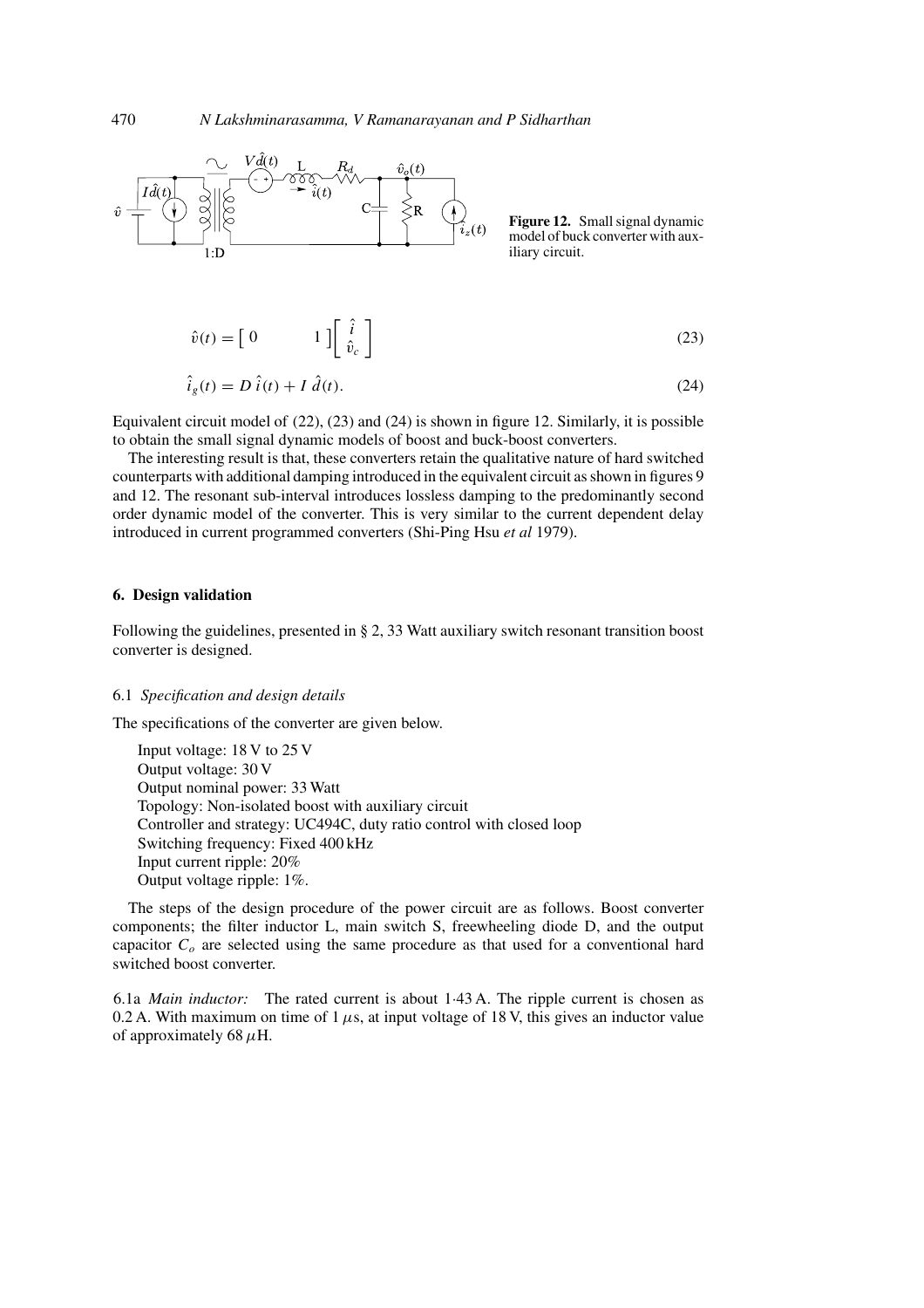6.1b *Power devices selection:* The power MOSFET has to carry about 2 A and block about 30 V. The diode carries about 1·1 A average current and blocks about 30 V and is suitable for 400 kHz switching. The reverse recovery time has to be better than 50 ns.

6.1c *Output capacitor:* The output capacitor is selected based on the voltage ripple specification. The switching frequency is 400 kHz. This design allows a ripple of 300 mV. Further ESR of the capacitor must be  $I_{rms}R_{ESR} \leq 0.3$  i.e.  $R_{ESR} = 0.4 \Omega$ . The design uses a capacitor 100  $\mu$ F with ESR of 0.2  $\Omega$ .

Auxiliary circuit components; the resonant inductor  $L_a$ , resonant capacitor  $C_a$ , auxiliary switch  $S_A$  and the auxiliary diode  $D_a$  form the auxiliary circuit components. The dependent source is generated by a winding  $L<sub>T</sub>$  coupled to the filter inductor with turns ratio 1.

6.1d *Design of resonant capacitor*  $C_a$ : For the present design, with input current  $I_g$  = 1.83 A, output voltage  $V = 30$  V, and a current fall time  $t_f = 55$  ns for the switching device, the resonant capacitor  $C_a$  is selected from eq. 25.

$$
C_a = \frac{I_g t_f}{2V} = 2 \text{ nF.}
$$
\n
$$
(25)
$$

6.1e *Design of resonant inductor*  $L_a$ : The resonant interval is assumed to be 5% of the nominal on-time. From the eq. 26,  $L_a$  is chosen as  $2.2 \mu$ H.

$$
\frac{\pi}{2}\sqrt{L_aC_a} = 5\% \ of \ T_{on}(\text{max}).\tag{26}
$$

6.1f *Selection of the auxiliary switch*  $S_a$ : Selection of the auxiliary switch is based on the peak voltage/current stress. Peak voltage stress on the auxiliary switch  $S_a$ :  $2V_o - V = 42$  V. Peak current stress on the auxiliary switch  $S_a$ :  $I_g/2 + V_o\sqrt{C_a/L_a} = 2A$ .

6.1g *Selection of the auxiliary diode*  $D_a$ : Peak voltage and peak current stress on the auxiliary diode are  $V = 18$  V and  $Ig/2 + V_o\sqrt{C_a/L_a} = 2A$ .

|              | Components          | Parameters    |
|--------------|---------------------|---------------|
| $V_g^{}$     | Input voltage       | $18 - 25$ V   |
| $\bar{V_o}$  | Output voltage      | 30 V          |
| $P_o$        | Output power        | 33 W          |
| $f_s$        | Switching frequency | $400$ kHz     |
| L            | Input filter        | $68 \mu H$    |
| $C_{\alpha}$ | Output filter       | $100 \,\mu F$ |
| $L_a$        | Resonant inductor   | $2 \mu H$     |
| $C_a$        | Resonant capacitor  | 2nF           |
| S.           | Main switch         | IRFZ44        |
| D            | Main diode          | 8TQ100        |
| $S_a$        | Auxiliary switch    | <b>IRF540</b> |
| $D_a$        | Auxiliary diode     | 8TO100        |
| R            | Rated Load          | $27\Omega$    |

**Table 4.** Components and parameters in the boost converter prototype.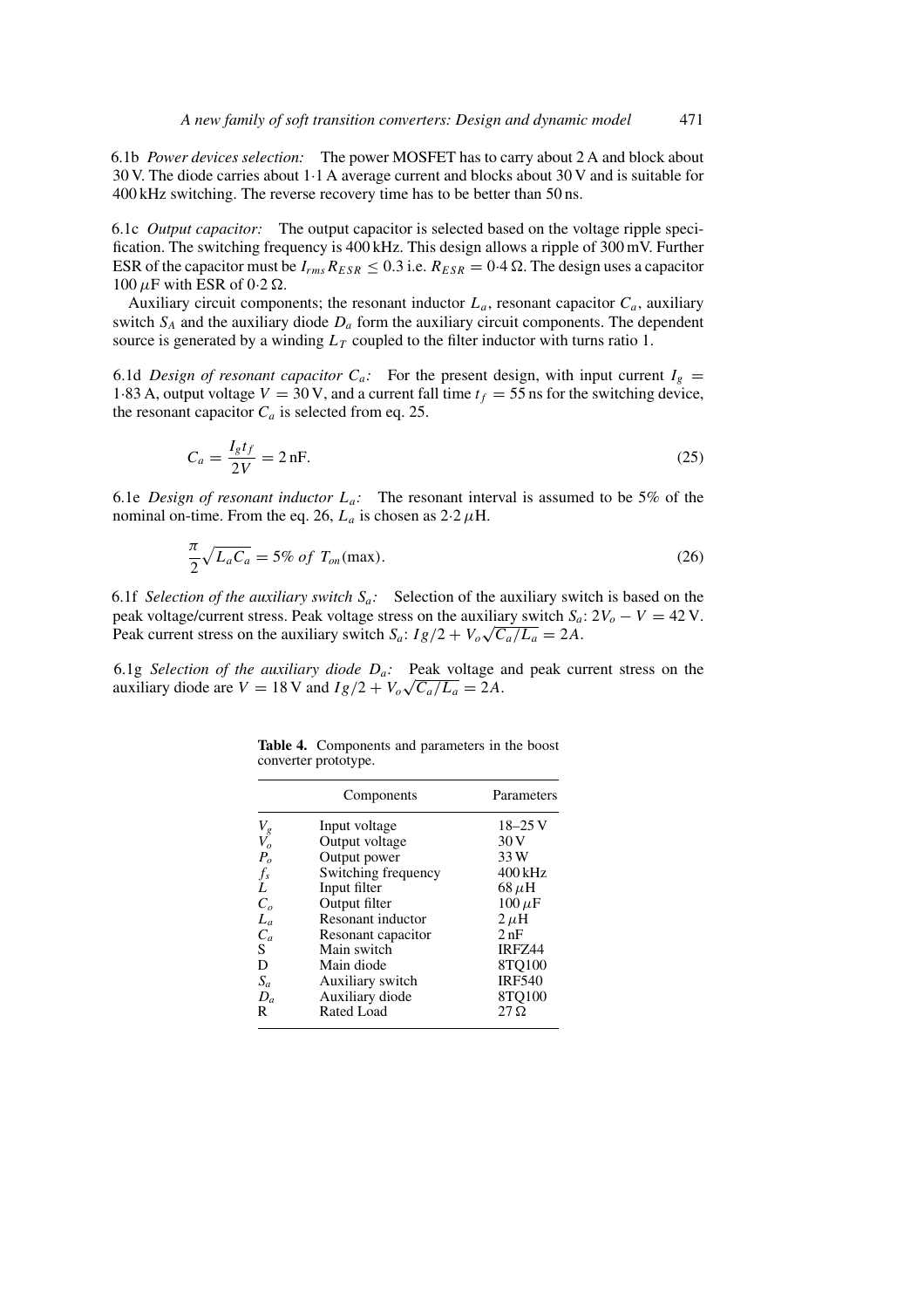

**Figure 13.** 33 W, 400 kHz boost converter prototype.

## **7. Experimental results**

The steady-state and the transient performance experimental results of the 33 Watt 400 kHz boost converter prototype with auxiliary circuit are presented below.

## 7.1 *Steady state performance results*

The 33 Watt 400 kHz boost converter prototype with auxiliary circuit is shown in figure 13. Steady state performance results of the 33 Watt 400 kHz boost converter prototype with auxiliary circuit are presented in figure 14.

- 1. Figure 14(a) shows the gate pulses of frequency 400 kHz driving the auxiliary switch  $S_a$ and the main switch S. The main switch is turned-on with a delay after the turn-on of the auxiliary switch.
- 2. Figure 14(b) shows the pole voltage and the resonant inductor current waveforms. As seen in theoretical waveforms figure 3, there is a linear increase in the resonant inductor current, followed by a resonant interval. Linear resetting of the resonant inductor current to zero follows the resonant interval. This ensures soft turn-off of the auxiliary switch.
- 3. Figure 14(c) indicates the ZVS turn-on of the main switch. The gate drive is turned-on after the drain-to-source voltage  $V_{ds}$  of main switch has reached zero.
- 4. Figure 14(d) indicates the Zero current switching transitions of the auxiliary switch  $S_a$ . The auxiliary switch is turned-on at zero current. After the linear resetting of  $i_{sa}(t)$  to zero, the auxiliary switch is turned-off at ZCS.

## 7.2 *Steady state efficiency results*

The efficiency results of the boost converter at a nominal input voltage of  $V = 20$  Volts against load variations from 10% to 100% are presented in table 5. The converter has an efficiency of 92% at full load.

7.2a *Observations:* At low loads, the efficiencies of the hard switched and the soft switched boost converter in the proposed topology are nearly the same. The gain obtained from zero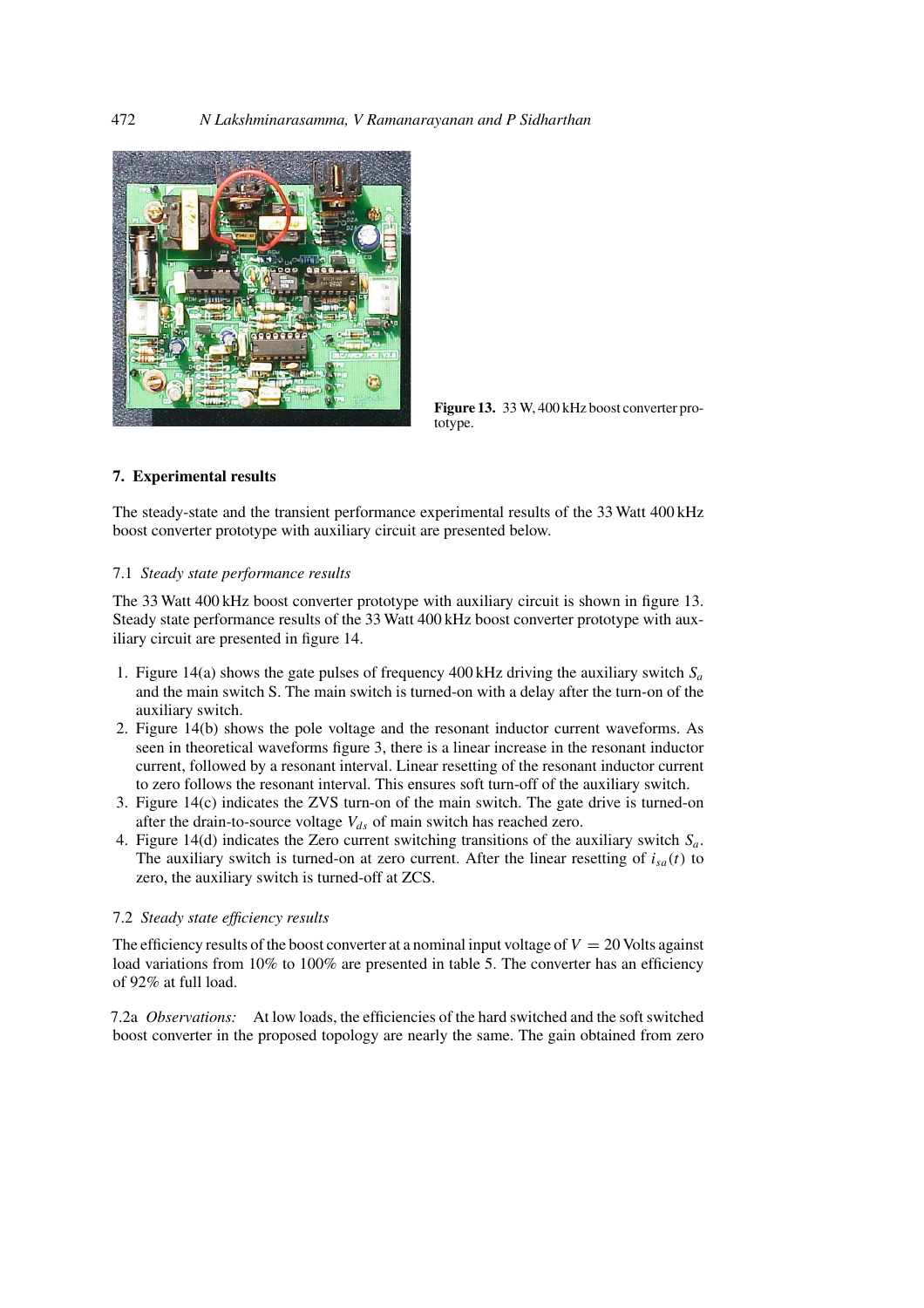

**Figure 14.** Experimental waveforms of boost converter with auxiliary circuit. **(a)** Ch1: 10 volts/div; Ch2: 10 volts/div:  $V_{gs}$  and  $V_{gsa}$  of main switch S and the auxiliary switch  $S_a$ ; **(b)** Ch1: 20 volts/div; Ch2: 1 Amp/div:pole voltage  $V_p$  and resonant inductor current  $i_{La}(t)$ ; **(c)** Ch1: 20 volts/div; Ch2: 10 volts/div:  $V_{ds}$  and  $V_{gs}$  of active switch S indicating ZVS turn-on; **(d)** Ch1: 5 volts/div; Ch2: 1 Amp/div:  $V_{gsa}$  and  $i_{Sa}(t)$  of auxiliary switch indicating ZCS.

voltage switching in the main switch is lost in the additional loss in the auxiliary switch up to a load of about 20%. Beyond 20% load, there is an improvement in the overall efficiency of the soft switched boost converter. This shows that, the saving of the losses in the main switch is more than the additional losses incurred in the auxiliary circuit. At 60% load, efficiency of 95% is achieved for the soft switched boost converter. There is an efficiency improvement of

| Load $%$ | Hard switched $(\%n)$ | Soft switched $(\%n)$ |  |
|----------|-----------------------|-----------------------|--|
| 10       | 88                    | 87.83                 |  |
| 20       | 91.22                 | 91.09                 |  |
| 30       | 90.86                 | 92.43                 |  |
| 40       | 88.61                 | 93.33                 |  |
| 50       | 89.09                 | 93.60                 |  |
| 60       | 91.37                 | 94.54                 |  |
| 70       | 90.78                 | 92.53                 |  |
| 80       | 88.29                 | 91.92                 |  |
| 100      | 89.13                 | 91.75                 |  |

**Table 5.** Steady state efficiency for proposed soft switched boost converter at nominal input voltage for different loads.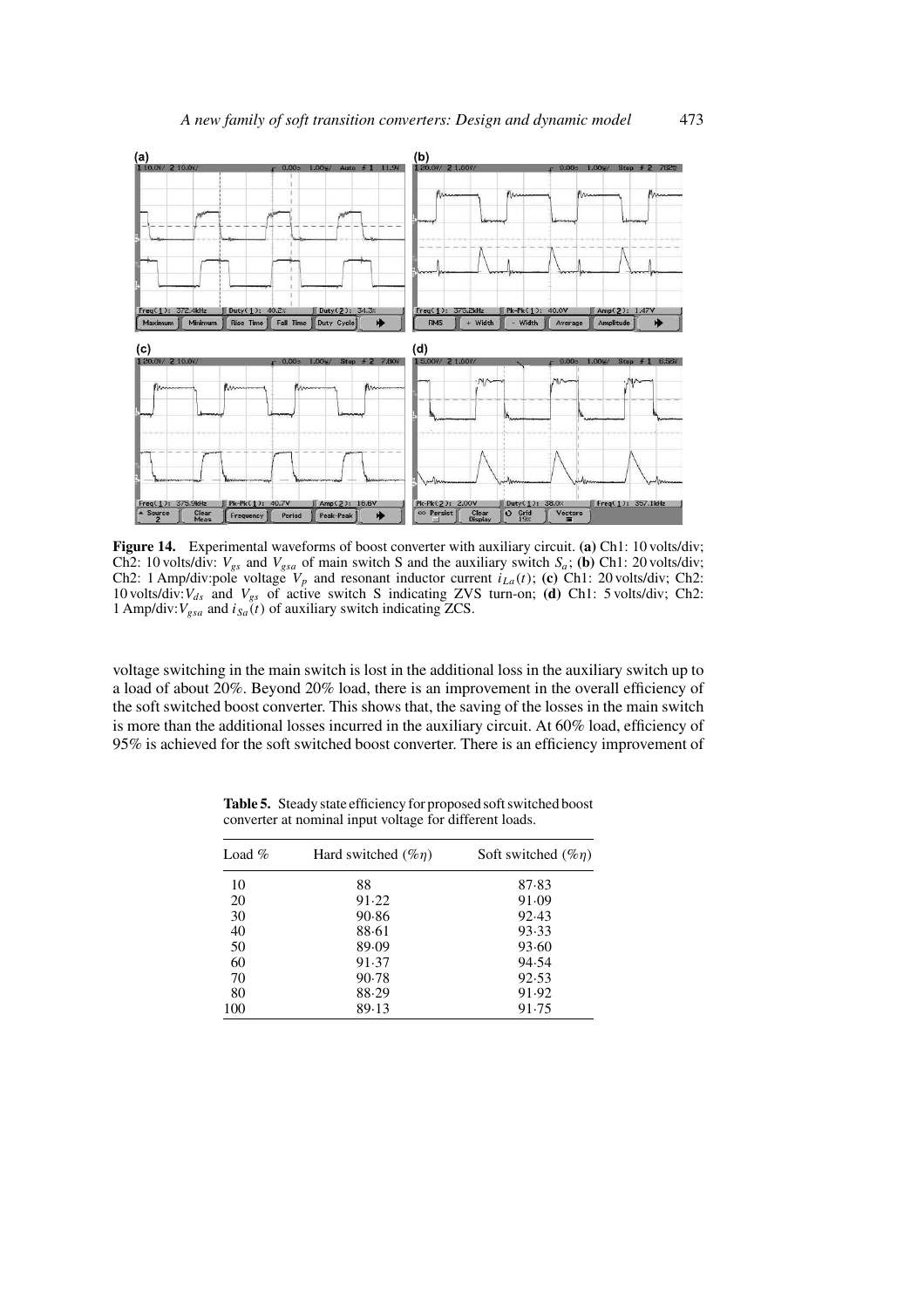| Loss Components                      | Losses $(W)$<br>Hard switched | Losses $(W)$<br>Soft switched |
|--------------------------------------|-------------------------------|-------------------------------|
| Magnetic losses                      | 0.2                           | 0.2                           |
| Loss due to ESR of the capacitor     | 0.05                          | 0.05                          |
| Loss due to ESL of the inductor      | 0.32                          | 0.32                          |
| Main circuit                         |                               |                               |
| Power mosfet conduction losses       | 0.03                          | 0.03                          |
| Power mosfet switching losses        | 2.45                          | 0.09                          |
| Freewheeling diode conduction losses | 0.59                          | 0.59                          |
| <b>Auxiliary circuit</b>             |                               |                               |
| Auxiliary switch conduction losses   | $\Omega$                      | 0.17                          |
| Auxiliary switch switching losses    | 0                             | 0.28                          |
| Auxiliary diode conduction losses    | 0.59                          | 0.59                          |
| Total estimated losses               | 3.64                          | 2.32                          |
| Total measured losses                | 4.0                           | 2.89                          |

**Table 6.** Loss comparison for boost converter at  $V_g = 20 \text{ V}$ ,  $V_o = 30 \text{ V}$ ,  $I_o = 1.1 \text{ A}$ ,  $F_s = 400$  kHz.

3% from hard switched to soft switched converter. The loss comparison of the hard switched with that of soft switched converter is shown in table 6. The losses due to magnetics, ESR of the output capacitor, ESR of the filter inductor are the same for both the hard switched and the soft switched converters. The switching losses of the converter is constituting the major component of the losses in the hard switched converter. The switching losses of the hard switched converter are nearly 50% of the total measured losses.

#### **8. Small signal model verification of the proposed boost converter**

As a means of verification of the small signal model (Middlebrook & Slobodan Cuk 1983) of the soft switched converters, Control to output  $\hat{v}_o/\hat{d}$ , Output impedance  $\hat{v}_o/\hat{i}_o$ , Input admittance  $\hat{i}_{g}/\hat{v}$ , Audio susceptibility  $\hat{v}_{o}/\hat{v}$  are measured by means of network analyzer for the 33 Watt, 400 kHz boost converter in the proposed topology, operating at 400 kHz with a nominal duty ratio of 0·3 (Lakshminarasamma & Ramanarayanan 2006; 2007).

## 8.1 *Closed loop results of 33 watt boost converter (proposed topology)*

The control gain characteristics of the hard switched boost converter and the soft switched boost converter results are presented in this section. A comparison of the idealized control gain characteristics of the hard switched boost converter with the measured control gain characteristics of hard switched and soft switched boost converter is performed. Controller is designed and the loop gain characteristics of the soft switched boost converter is presented.

8.1a *Control gain characteristics of hard switched boost converter:* The control gain characteristics of the hard switched boost converter is shown in figure 15. Under nominal operating point, the natural frequency of the converter is in the range of 1141 Hertz to 1579·9 Hertz. The higher frequency is at lower duty ratio. The dc gain from duty ratio to output voltage consists of modulator gain and converter gain. The modulator gain is the reciprocal of the ramp peak in the modulator. In UC494, it is 1/3 $\cdot$ 5. The converter DC gain is  $V_g/(1-d)^2$ . The converter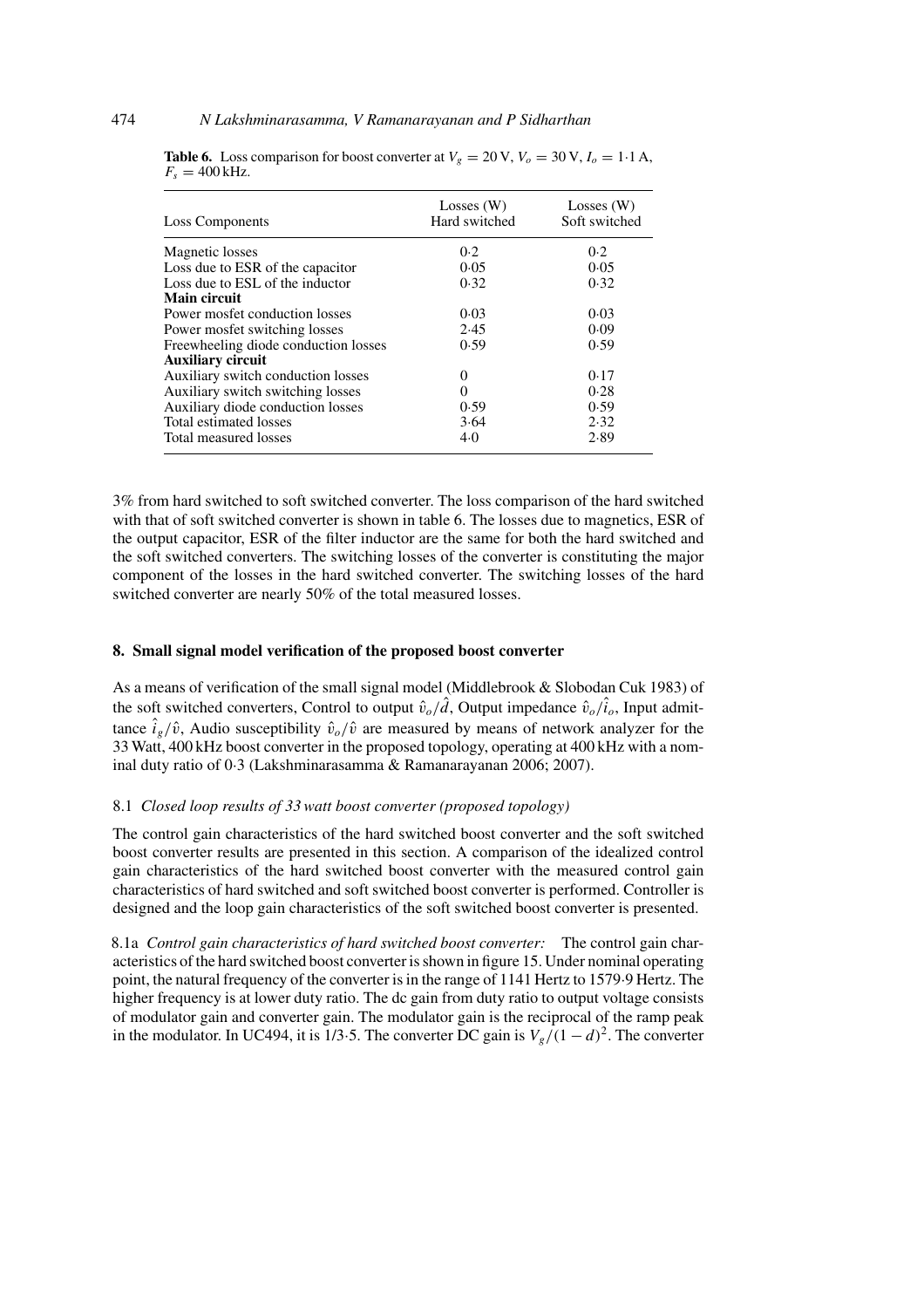![](_page_16_Figure_1.jpeg)

**Figure 15.** Control gain characteristics of PWM controlled hard switched non-isolated boost converter.

DC gain varies from 50 to 35. The overall gain is therefore 23 dB to 20 dB. The lower gain is at higher input voltage.

8.1b *Control gain characteristics of soft switched boost converter (proposed topology):* Figure 15 shows the control gain characteristics of hard-switched (estimated and measured) and soft switched boost converter control gain results are shown in figure 16. A comparison of the idealized control gain characteristics of the hard-switched with the measured control gain characteristics of hard switched and soft switched boost converter is performed. The idealized control plot of the hard switched boost converter shows underdamped behaviour. The measured control gain of the hard-switched boost converter exhibits damping as observed in the plot. This is on account of the on-state loss of the main switch, loss in parasitics of the circuit like winding resistance of filter inductor L, etc. The damping exhibited by the hard-switched boost converter is lossy.

The damping exhibited by the soft switched converter is due to the resistance  $R_d$  as seen from the equivalent circuit model in figure 10. From the eq. 11, this damping resistance  $R_d$  is a function of resonant inductor  $L_r$ , switching period  $T_s$  and duty ratio. The damping resistance  $R_d$  is a mathematical artifact to represent the voltage loss on account of the delay  $T_1$ . There is no energy loss associated with it. The damping is substantial so that the characteristic frequencies are real.

The gain plot exhibits substantial damping so that the characteristic frequencies are real  $(f_{p1}, f_{p2})$  indicated in figure 16). The effect of left half plane zero  $f_{z1}$  - ESR of the capacitor and right half plane zero  $f_{z2}$  - inherent in the boost converter is observed in gain plot figure 16.

8.1c *Controller design—Soft switched boost converter:* The controller used is a PI controller with lead/lag compensator. The PI corner frequency is chosen at 1141 Hz. The lead/lag com-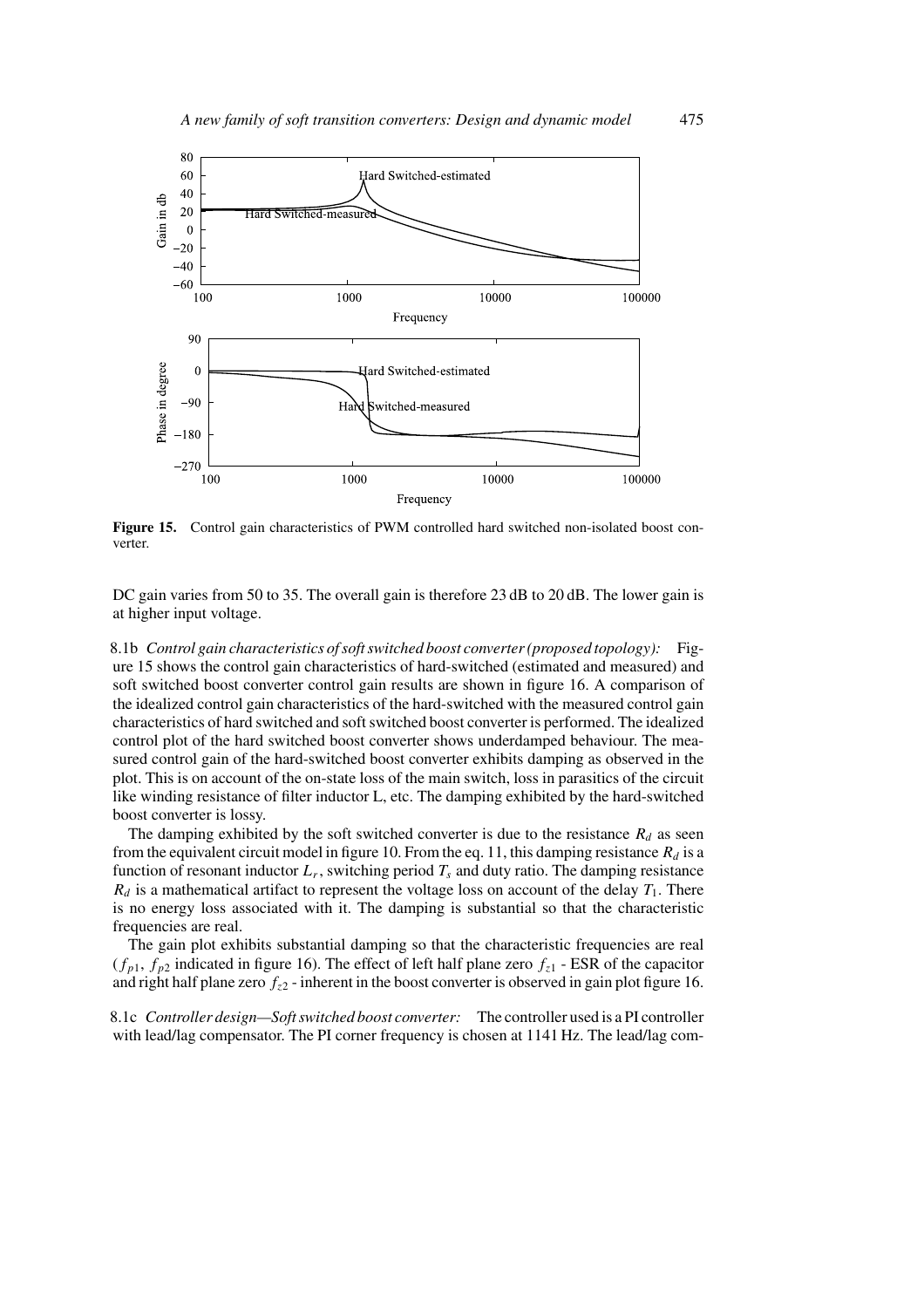![](_page_17_Figure_1.jpeg)

Figure 16. Control gain characteristics of soft switched non-isolated boost converter.

pensator frequencies are chosen as 1141 Hz and 11410 Hz. The dc feedback gain is [30/11]. The loop-gain cross-over frequency is 3 kHz at  $V_g = 22$  V and duty ratio  $D = 0.3$  as observed in loop gain plot figure 17.

Control to output  $\hat{v}_o/\hat{d}$ , output impedance  $\hat{v}_o/i_o$ , input admittance  $i_g/\hat{v}$ , audio susceptibility  $\hat{v}_o/\hat{v}$  measurements are done with the auxiliary circuit disabled (hard switched boost

![](_page_17_Figure_5.jpeg)

**Figure 17.** Loop gain characteristics of soft switched non-isolated boost converter.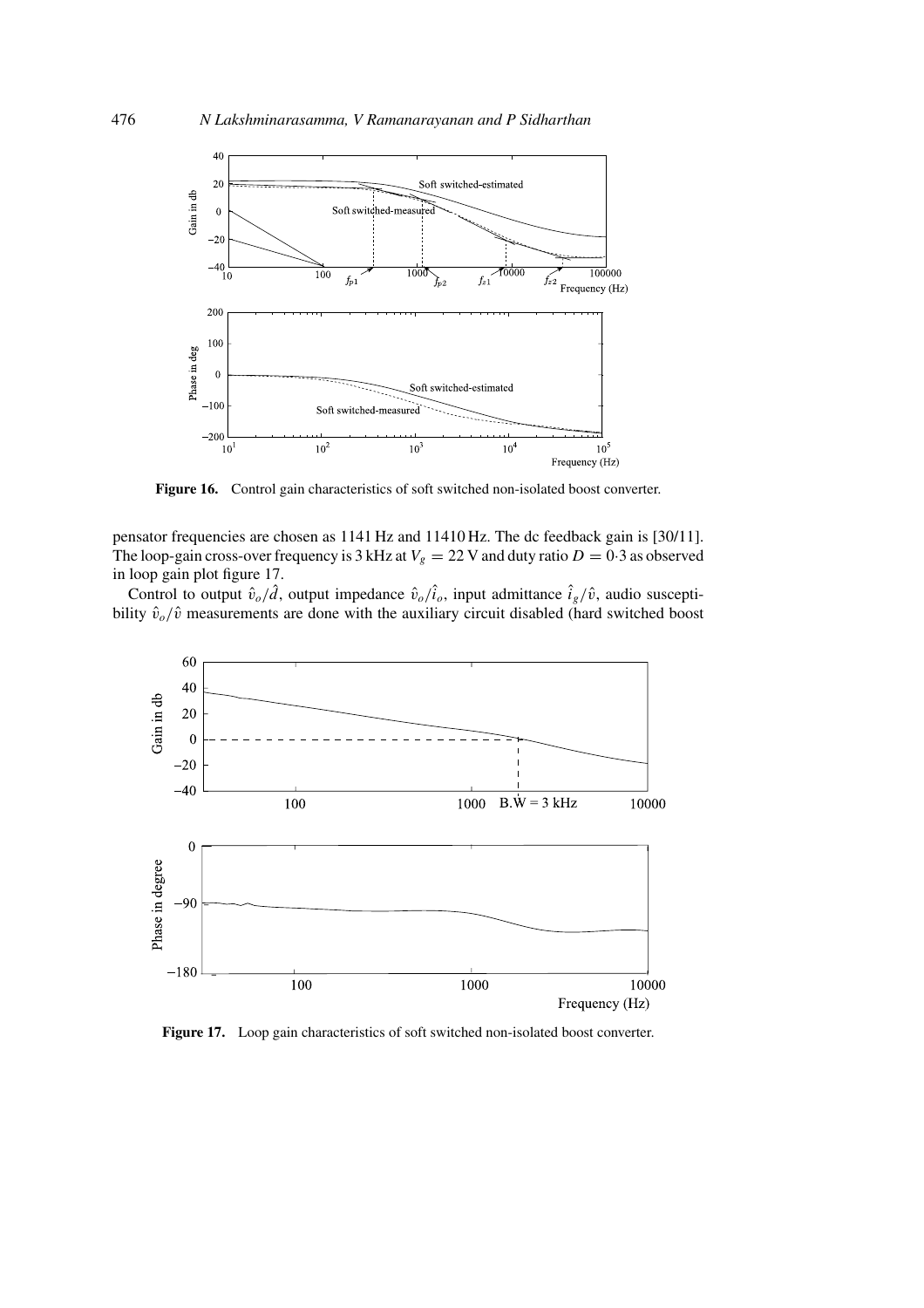![](_page_18_Figure_1.jpeg)

**Figure 18.** Control gain and output impedance plots of hard-switched and soft switched boost converter.

converter) and the auxiliary circuit enabled (soft switched boost converter) for the 33 Watt, 400 kHz boost converter prototype.

Figures 18 and 19 show the magnitude and phase plot of control to output, output impedance, input admittance, audio susceptibility transfer functions of the hard switched boost converter and the soft switched boost converter (Lakshminarasamma & Ramanarayanan 2006; 2007). In all these functions, it may be observed that the lossless damping introduced by the resonant switching process has made the LC filter poles real.

## **9. Conclusion**

This paper presented the design methodology for the new family of soft transition converters; the design guidelines and methodology of design of these converters were presented through an example.

This family of converters were analysed in terms of the pole current and throw voltage, the defining equations of all converters belonging to this family become identical. A simple circuit oriented model emerged from such a description. This paper presented the dynamic

![](_page_18_Figure_8.jpeg)

**Figure 19.** Input admittance and Audio susceptibility plots of hard-switched and soft switched boost converter.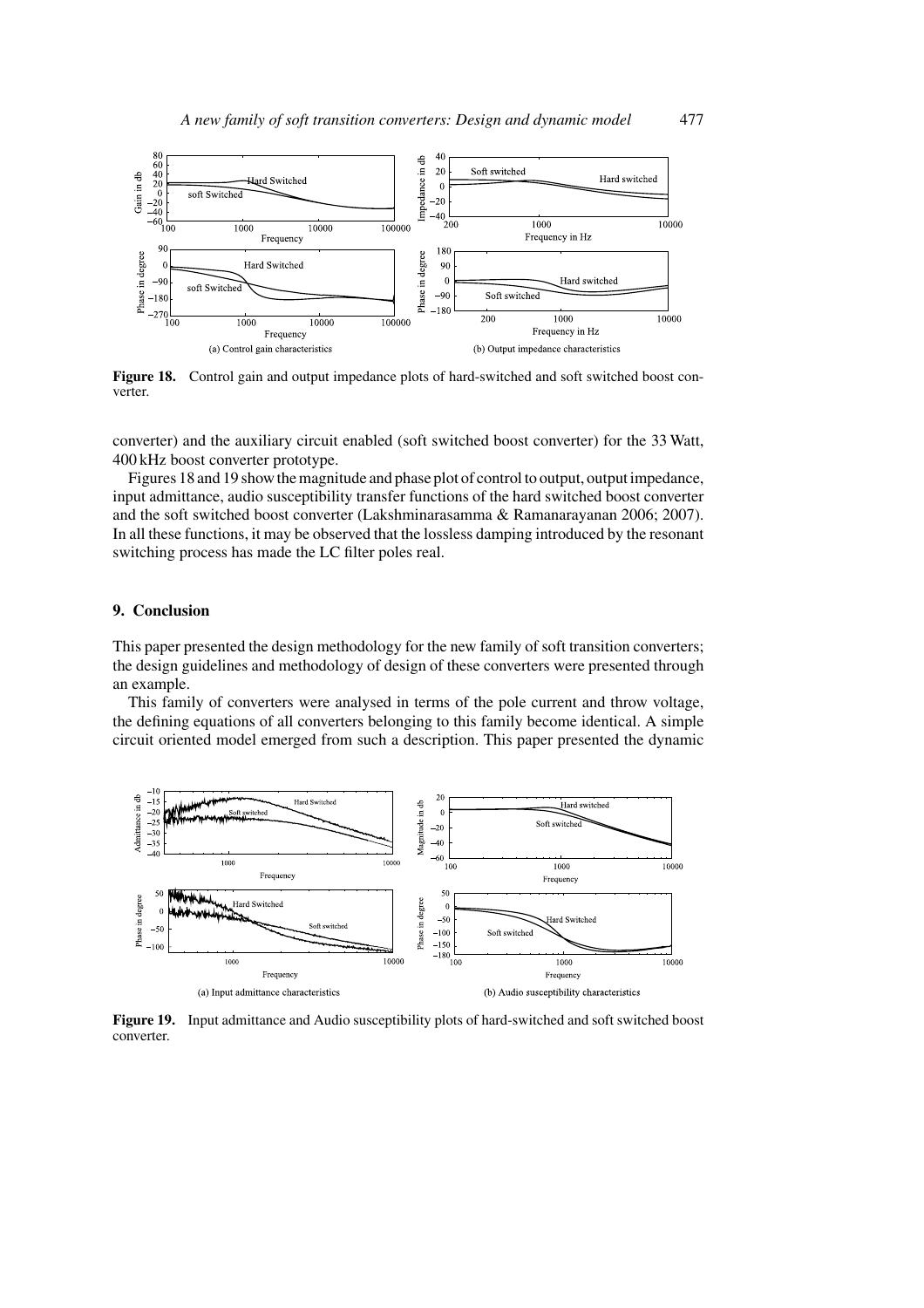### 478 *N Lakshminarasamma, V Ramanarayanan and P Sidharthan*

models for the family of auxiliary switch resonant transition converters. Steady state and dynamic performance results of the 33 Watt 400 kHz auxiliary switch resonant transition boost converter prototype were presented.

This work was supported by a research grant from Indian Space Research Organization. The authors wish to thank for this encouragement and support.

## **Notations**

- S Main switch
- $S_a$  Auxiliary switch
- D Main diode
- $D_a$  Auxiliary diode
- $L_a$  Resonant inductor
- $C_a$  Resonant capacitor<br> $V_T$  Throw voltage
- Throw voltage
- $I_P$  Pole current
- $I_g$  Input current
- $f_S$  Switching frequency
- $i_{La}(t)$  Resonant inductor current
- $i_{Sa}(t)$  Auxiliary switch current
- $v_{Ca}(t)$  Resonant capacitor voltage<br>  $V_o$  Output voltage
- $V_o$  Output voltage<br>  $V_g$  Input voltage
- $V_g$  Input voltage<br>  $V_S$  Voltage acros
- Voltage across the main switch
- $I_{S}$  Current through the main switch

#### **References**

- Claudio Manoel C. Duarte, Ivo Barbi 1995 A family of ZVS-PWM active clamping DC-to-DC converters: Synthesis, analysis and experimentation. *INTELEC* 502–509
- Freeland S, Middlebrook R D 1987 A unified analysis of converters with resonant switches. *PESC* 20–30
- Freitas L, Gomes P A 1993 high-power high frequency ZCS-ZVS-PWM buck converter using a feeback resonant circuit. *IEEE PESC Conf. Rec.* 330–336
- Hua G, Leu C S, Lee F C 1994 Novel zero voltage transition PWM converter. *IEEE Transactions on Power Electronics* 9: 213–219
- Lakshminarasamma N, Swaminathan B, Ramanarayanan V 2004 A unified model for ZVS DC to DC converters with active clamp. *PESC* 2441–2447
- Lakshminarasamma N, V Ramanarayanan V 2006 A family of auxiliary switch commutated ZVS-PWM DC-DC converters with coupled inductor. *IECON*
- Lakshminarasamma N, Ramanarayanan V 2007 A family of auxiliary switch commutated ZVS-PWM DC-DC converters with coupled inductor. *IEEE Transactions on Power Electronics* 22: 2008–2017
- Lakshminarasamma N, Ramanarayanan V 2007 A new family of soft transition converters: Design example and dynamic model. *Proceedings of the National Power Electronics Conference*
- Middlebrook R D, Slobodan Cuk 1983 Advances in switched-mode power conversion, vol. I and II, 2nd Edition, TESLOco
- Moschopoulos G, Jain P, Liu Y, Joos G 1995 A novel zero-voltage switched PWM boost conveter. *IEEE PESC Conf. Rec.* 694–700